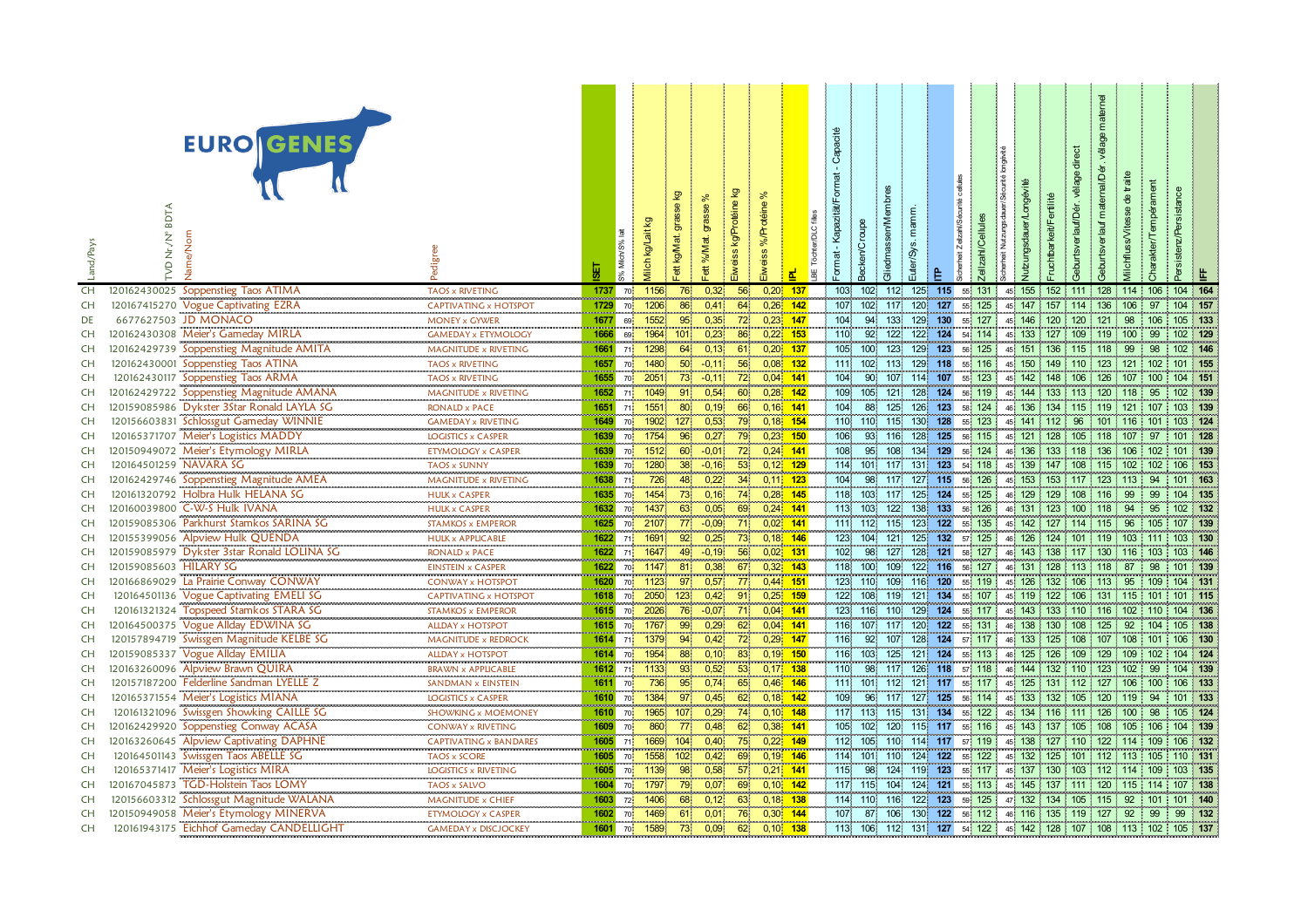| CH        | 120162430421 Soppenstieg Taos ATICA                 | TAOS x RIVETING                          | 1600                            | 70.               | 1311 | 71                      | 0,20    | 60              | $0,19$ 138   | 102<br>93               | 109              | 121 114          |         | 55 113                 | 45 133 143 110 123 116 103 106 142 |      |                     |         |            |           |
|-----------|-----------------------------------------------------|------------------------------------------|---------------------------------|-------------------|------|-------------------------|---------|-----------------|--------------|-------------------------|------------------|------------------|---------|------------------------|------------------------------------|------|---------------------|---------|------------|-----------|
| <b>CH</b> | 120162430278 Meier's Gameday MISSA                  | <b>GAMEDAY x ETYMOLOGY</b>               | 1599                            | 69                | 1660 | 116                     | 0,53    | 76.             | $0.23 - 152$ | 108<br>92               | 105              |                  |         | 120 115 54 117         | 45 126 120 106 111 114 107         |      |                     |         |            | 102 126   |
| <b>CH</b> | 120166328625 Schrybers Speedup AXIA                 | SPEEDUP x DATELINE                       | 1598                            | 70                | 1618 |                         | 0,18    | 68              | $0,15$ 142   | 112.<br>96              | 125              | 128              | 135     | 55 123                 | 45 128 121 112 131 104             |      |                     |         | 104        | 102 128   |
| <b>CH</b> | 120163386499 TGD-Holstein Taos ROWENA               | TAOS x SWINGMAN                          | 1598                            | 70 <sub>1</sub>   | 1350 | 74                      | 0,22    | 61              | $0,18$ 138   | 104                     | 97 110           |                  | 124 114 | 54 120                 | 45 142 130 110 124 101 101         |      |                     |         |            | 108 139   |
| <b>CH</b> | 120162708919 Hokovit Magnitude MAGICA 2             | MAGNITUDE x TIMBERLAKE                   | 1598                            | 71                | 1707 | 100                     | 0,33    | 68              | $0,13$ 145   | 108<br>88               | 118              |                  | 120 113 | 55 114                 | 45 133 123 114 119 103             |      |                     |         | 1111       | 102 131   |
| <b>CH</b> | 120160039848 C-W-S Captivating INKSOU               | CAPTIVATING x CASPER                     | 1598                            | 70                | 1491 | 81                      | 0,22    | 66              | $0,19$ 142   | 114<br>110              | 115              | 136              | 141     | 56 127                 | 45 129 121 100 112 115             |      |                     |         | 93         | 100 128   |
| CH        | 120159195142 Bieri's Taos ODISSEY                   | <b>TAOS x CORONA</b>                     | 1597                            | 70                | 1863 | 86.                     | 0,12    | 63              | $0.01$ 139   | 112<br>100 <sub>1</sub> | 115.             | 125              | 116     | 55 120                 | 45 143 126 110 124 102 101         |      |                     |         |            | 104 136   |
| <b>CH</b> | 120165371516 Meier's Star MIRACLE                   | <b>STAR x ETYMOLOGY</b>                  | 1597                            | 69                | 2146 | 99.                     | 0,13    | 94              | $0,25$ 157   | 114<br>84.              | 98               | 121              | 124     | 122<br>54              | 45 118 116 114 126                 |      |                     | 95      | 98<br>108  | 121       |
| <b>CH</b> | 120159677761<br><b>TGD-Swiss-Repro Hulk COREANA</b> | HULK x CASPER                            | 1596                            | 70 <sub>1</sub>   | 1206 | 65 <sup>1</sup>         | 0,18    | 65.             | 0.28<br>140  | 112<br>106              | 113.             | 130 <sub>1</sub> | 127     | 56 130                 | 129<br>46                          | 123  | 106 114             | 94      | 99<br>115  | 134       |
| <b>CH</b> | Terra Plana Captivating SUNDAY<br>120165129940      | CAPTIVATING x MARQUEE                    | <b>Service Contract</b><br>1595 | 70                | 1399 | <b>CONTRACTOR</b><br>98 | 0,45    | 66              | $0,22$ 145   | 105<br>112              | 118              | 126              | 127     | 56 122                 | 45 134 123 107 120 109             |      |                     |         | 96         | 101 127   |
| <b>CH</b> | 120161153338 Meier's Hulk BELLINA                   | <b>HULK x PADAWAN</b>                    | 1595                            | 70                | 1927 | 97                      | 0,20    | 82              | $0.20$ 151   | 117<br>103              | 116              | 116              | 120     | 55 121                 | 130<br>46                          |      | 118 104 120         | 101     | 104        | 105 125   |
| <b>CH</b> | 120163260515 Alpview Captivating JOA                | <br>CAPTIVATING x REDROCK                | 1594                            | 70                | 1112 |                         | 0,33    | 63              | $0,30$ 141   | 116<br>107              | 105              | 126              | 125     | 55 114                 | 45 130 139 107 113 119             |      |                     |         | 99         | 105 137   |
| <b>CH</b> | 120161943014 Wyss Magnitude DREAMDAY                | MAGNITUDE x BIGGIE                       | 1592                            | 71                | 1785 | 86.                     | 0,15    | 66              | $0,07$ 141   | 108<br>99               | 113.             | 125              | 119     | 57 116                 | 46 140                             | 127  | $108$ 119 111       |         | 95         | 104 133   |
| <b>CH</b> | 120153170848 Soppenstieg Riveting ARINA             | RIVETING x GUARANTEE                     | 1591                            | 74                | 1197 | $50^{\circ}$            | 0,02    | 60              | $0,22$ 135   | 101<br>$103 -$          | 118              | 123              | 118     | 60 113                 | 46 143 137                         |      | $112$ 119 114       |         | 103        | 100 141   |
| CH        | 120152485592 La Prairie Hulk ASSANTACIA             | <b>HULK x SUCCESSOR</b>                  | 1591                            | 70                | 1555 |                         | 0,09    | 70.             | $0,21$ 142   | 98<br>121.              | 115.             | 126              | 125     | 54 130                 | 45.                                |      | 126 123 110 120     | 83      |            | 107 131   |
| CH        | TGD-Holstein Hobbit INDIGA<br>120165095597          | <br><b>HOBBIT x RIVETING</b>             | 1590                            | 70 <mark>i</mark> | 1631 | 86.                     | 0,22    | 68.             | $0,15$ 143   | 108                     | 110 120          | 116 117          |         | 55 115                 | 45 134 130                         |      | 113 131             | -98     |            | 103 133   |
| CH        | 120158322389 Hokovit Altazazzle COSMOZAZZLE         | ALTAZAZZLE x TIMBERLAKE                  | 1589                            | 70                | 1955 | 102 <sub>1</sub>        | 0,24    | 68              | $0,04$ 144   | 95<br>105               | 98               | 125              | 116     | 54 125                 | 45 136 124 117 132 107             |      |                     |         | 1111       | 104 134   |
| <b>CH</b> | Swissgen Mark MARCY SG<br>120153028378              | MARK x MARQUEE                           | 1588                            | 71                | 1944 |                         | 0,00    | 75 <sup>°</sup> | $0.11$ 144   | 98<br>117               | 119              | 125              | 128     | 58 115                 | 46 132 124                         |      | 112 120             | -102    | - 103      | 103 127   |
| <b>CH</b> | 120157894689 Swissgen Magnitude VELOGE SG           | <b>MAGNITUDE x BIGGIE</b>                | 1588                            | 71                | 1078 |                         | 0.25    | 42              | $0.07$ 128   | 96<br>114.              | 120              | 132 <sub>1</sub> | 133     | 57 130                 | 46 147                             | 133  | 101 111             | 120     | 107        | 102 143   |
| <b>CH</b> | 120161320983 Bauvreuil Stamkos IMELA SG             | <b>STAMKOS x BIGGIE</b>                  | 1587                            | 70                | 1401 | 72.                     | 0.17    | 66              | $0.21$ 140   | 114<br>95               | 115              | 130              | 129     | 55 120                 | 45 134 125 113 119                 |      |                     | 108     | 103        | 104 130   |
| <b>CH</b> | 120165451348 Silber Ranch Etymology ELSA            | ETYMOLOGY x HOTSPOT                      | 1586                            | 70 <mark>i</mark> | 1855 | 67                      | $-0.09$ | 83              | $0,23$ 147   | 118<br>104              | 116              | 124              | 127     | 56 110                 | 128<br>46                          | 126  | 109 131 117         |         | 105        | 105 125   |
| CH        | 120160039831 C-W-S Hulk ISABEL                      | .<br><b>HULK x CASPER</b>                | an ann a<br>1586                | 70                | 1724 | $50^{\circ}$            | $-0,21$ | 77              | $0,21$ 141   | 111                     | 101 115          | 135              | 131     | 56 123                 | 46                                 |      | 132 117 102 116 110 |         | 102        | 102 127   |
| <b>CH</b> | 120166869463 La Prairie Conway CERVINE              |                                          | 1585                            | 70                | 1080 | 98                      | 0,60    | 65              | 0.33<br>145  | 120 <sup>1</sup><br>92. | 120              | 124              | 126     | 110<br>55              | 132<br>45 <sup>1</sup>             | 126  | 104<br>127          | 124     | 106        | 103 125   |
| <b>CH</b> | 120162430056 Soppenstieg Magnitude AMESA            | CONWAY x HOTSPOT<br>MAGNITUDE x RIVETING | 1585                            | 71.               | 2348 | 63.                     | $-0,34$ | 74              | $-0.04$ 140  | 90<br>109               | 107              | 114              | 113     | 125<br>57 <sub>1</sub> | 45<br>144                          |      | 133 108 121         | 107     | 93         | 102 141   |
| CH        | 120166869159 La Prairie Hulk COLOMBIE               | <b>HULK x HOTSPOT</b>                    | 1584                            | 70                | 1608 |                         | 0,07    | 72              | $0,20$ 143   | 108                     | 96 119           | 120 117          |         | 56 121                 | 46 132 123                         |      | 108 125 105         |         | 114        | 106 131   |
| <b>CH</b> | 120162429838 Soppenstieg Taos ATLANTA               | <b>TAOS x RIVETING</b>                   | 1584                            | 70                | 1570 | 69                      | 0.06    | 70              | $0.19$ 141   | 106 <sup>1</sup><br>104 | 103              | 110              | 112     | 55 113                 | 138<br>45                          | 143. | 105 121             | 120     | 108        | 103 142   |
| <b>CH</b> | 120153170954 Soppenstieg Poncho ARA                 | <br>PONCHO x GUARANTEE                   | 1583                            | 72 <sup>1</sup>   | 903  |                         | 0,14    | 51              | $0,24$ 131   | 104<br>90 <sup>°</sup>  | 112.             | 126              | 124     | 59 124                 | 46 130 145 112 122 101             |      |                     |         | 96         | 102 145   |
| <b>CH</b> | 120162708872 Hokovit Magnitude MAGICA 1             | MAGNITUDE x TIMBERLAKE                   | 1582                            | 71                | 1864 | 115.                    | 0,43    | 64              | $0.02$ 144   | 110                     | 93 111           | 128              | 124     | 55 119                 | 45 128 122 115 113 99              |      |                     |         | 104        | 104 127   |
| <b>CH</b> | 120161321577 Terra Plana Captivating MADONA SG      | CAPTIVATING x MARQUEE                    | 1582                            | 70                | 659  | 96                      | 0,79    | 53 <sup>°</sup> | $0,36$ 140   | 114.<br>94              | 122              | 125              | 131     | 56 118                 | 45 125 128 113 127 110 102         |      |                     |         |            | 102 130   |
| <b>CH</b> | 120156371808 Hokovit Einstein GENIA 3               | <b>EINSTEIN x CHARL</b>                  | 1582                            | 71                | 1236 | 94 <sup>°</sup>         | 0,48    | 59              | $0,20$ 141   | 105<br>88               | 109              |                  | 129 122 | 55 132                 | 45 142 116 117 118 108 107         |      |                     |         |            | 103 131   |
| <b>CH</b> | 120165372155 Meier's Heroic MILEY                   | <b>HEROIC x ETYMOLOGY</b>                | 1581                            | 71                | 1692 | 96                      | 0,30    | 70              | $0,16$ 145   | 104<br>90               | 108              | 118              | 116     | 57 112                 | 45 114 135 112 128                 |      |                     | 102     | 105        | 100 131   |
| <b>CH</b> | 120167415263 Vogue Captivating EVE                  | <b>CAPTIVATING x HOTSPOT</b>             | 1580                            | 70                | 1994 | 110                     | 0,31    | 77              | $0,11$ 150   | 113                     | 110 113          | 104              | 111     | 55 129                 | 45 131 123 109 118                 |      |                     | 93      | 103        | 103 130   |
| DE        | 13065890180 Meier's Carenzo MAREA                   | <b>CARENZO x SOLITAIR</b>                | 1580                            | 69                | 1737 | 71.                     | 0,01    | 54              | $-0,04$ 133  | 103                     | 95 116           | 119              | 113     | 53 122                 | 45 146 134 114 120                 |      |                     | 106     | 100        | 105 144   |
| <b>CH</b> | 120156603398 Schlossgut Hulk WELLE                  | <b>HULK x CHIEF</b>                      | 1579                            | 71                | 1549 | 75 <sub>1</sub>         | 0,13    | 72              | $0,22$ 143   | 110                     | 100 117          | 118              | 120     | 126<br>57              | 46 126                             | 124  | 102 118 96          |         | 107        | 102 130   |
| <b>CH</b> | 120164501303 Swissgen Taos AFRANE SG                | TAOS x SCORE                             | 1577                            | 70                | 841  | 80 <sup>1</sup>         | 0,52    | 44              | $0,18$ 132   | 112.                    | 87 114           | 126 121          |         | 55 121                 | 45 141 134                         |      | 102 110 113         |         | 104        | $111$ 141 |
| <b>CH</b> | 120166039477 Semma Captivating SANTA                | <b>CAPTIVATING x CASPER</b>              | 1576                            | 70                | 1880 | -761                    | 0,00    | 76              | $0,15$ 145   | 107<br>96               | 120              | 127              | 125     | 56 114                 | 45 127 122 114 124 102             |      |                     |         | 94         | 102 123   |
| CH        | 120165371578 Meier's Logistics MARIETTA             | LOGISTICS x DISCJOCKEY                   | 1576                            | 70                | 1739 | 104                     | 0,36    | 73              | $0,17$ 148   | 115<br>101              | 121.             | 136              | 128     | 54 101                 | 45 113 117 104 109 129 101         |      |                     |         |            | 104 114   |
| CH        | 120165371530 Meier's Logistics MIRANDA              | <b>LOGISTICS x CASPER</b>                | 1576                            | 70 <sub>1</sub>   | 1882 | 87                      | 0,12    | 76.             | $0,15$ 146   | 113                     | 92 118           | 127              | 129     | 56 103                 | 45 127 127 101 119 118 100         |      |                     |         |            | 100 122   |
| CH        | 120166869319 La Prairie Conway SEXY                 | <b>CONWAY x HOTSPOT</b>                  | 1575                            | 70 <mark>.</mark> | 1955 | -911                    | 0,13    | 79.             | $0,15$ 148   | 104<br>100              | 110              |                  | 121 117 | 55 121                 | 45 126 115 112 127 100 105         |      |                     |         |            | 105 124   |
| CH        | 120152485998 La Prairie Hulk HAOUKA                 | <b>HULK x HOUSE</b>                      | 1575                            | 70 <mark>.</mark> | 1001 | 85 <sub>1</sub>         | 0,50    | 72 <sup>°</sup> | $0,43$ 147   | 110<br>85               | 113              | 125              | 121     | 121<br>56.             | 46 124 117 105 109                 |      |                     | 101     | 106        | 106 123   |
| CH        | 120139980959 Grand-Clos Magnitude ARIA              | MAGNITUDE x DISCJOCKEY                   | 1573                            | 71                | 1233 | 109                     | 0,65    | 65              | $0.27$ 146   | 108                     | 107 116          | 107              | 103     | 57 118                 | 45 136 120                         |      | $109$ 111           | 99      | 100        | 104 131   |
| <b>CH</b> | 120163260041 Alpview Hulk CERA                      | <b>HULK x RUBICON</b><br>                | 1573<br><b>CONTRACTOR</b>       | 70 <sup>1</sup>   | 2136 | 61                      | $-0.27$ | 85              | $0,15$ 146   | 110<br>104              | 121 <sup>2</sup> | 129              | 127     | 55 112                 | 46 <sup>1</sup>                    |      | 121 119 107 122     | 106     | 115        | 106 120   |
| CH        | 120165801860 Rhein-Valley Augustus DUANA-P          | <b>AUGUSTUS x LUSTER</b>                 | 1572                            | 70                | 853  | 59                      | 0,28    | 45              | $0,19$ 130   | 108<br>103              | 129              | 131              | 127     | 54 125                 | 45 149 125 114 116 102 107         |      |                     |         |            | 106 137   |
| CH        | 120162430322 Meier's Heroic MIR                     | <b>HEROIC x ETYMOLOGY</b>                | 1572                            | 71                | 1695 | 113                     | 0.48    | 76              | $0.21$ 151   | 114.<br>94              | 103              | 127              | 123     | 57 116                 | 45 112 119 112 126                 |      |                     | 102     | 105        | 100 120   |
| CH        | 120165371547 Meier's Star MERLINA                   | <b>STAR x ETYMOLOGY</b>                  | 1571                            | 69                | 2552 | 81                      | $-0.23$ | 90              | $0.06$ 150   | 90<br>111               | 92               | 122              | 118     | 54 125                 | 45 130 118 109 120                 |      |                     | 96      | 108        | 103 127   |
| CH        | 120161153307 Meier's Hulk BEAUTY                    | <b>HULK x PADAWAN</b>                    | 1571                            | 70                | 1470 | 84                      | 0,27    | 73              | $0,27$ 146   | 103<br>115              | 120              | 119              | 122     | 55 115                 | 46 130 121 110 130 93              |      |                     |         | 115        | 104 124   |
| <b>CH</b> | 120152486131 La Prairie Hulk DEHLI                  | <b>HULK x HOTSPOT</b>                    | 1570                            | 70                | 1553 | 54                      | $-0,10$ | 77              | $0.28$ 143   | 112.<br>108             | 118              | 126              | 124     | 56 122                 | 46 133 119 107 126                 |      |                     | 109 115 |            | 103 125   |
| <b>CH</b> | 120156563746 Meier's Etymology MIRANA               | ETYMOLOGY x CASPER                       | 1570                            | 70                | 1326 | 62                      | 0,09    | 67              | $0.25 - 140$ | 109<br>102 <sub>2</sub> | 113              | 137              | 131     | 56 111                 | 127<br>46                          | 126  | 115 128             | 99      | 104<br>101 | 126       |
| <b>CH</b> | 120162708933 Hokovit Taos ROXYMAID1                 | TAOS x RIVETING                          | 1569                            | 70                | 1834 | 89                      | 0, 15   | 77              | $0,17$ 147   | 103<br>109              | 111.             | 122              | 119     | 55 120                 | 45 127 118 100 113 112             |      |                     |         | 107        | 107 124   |
| <b>CH</b> | 120156138456 Kings-Ransom Soundcloud LISA           | SOUNDCLOUD x HUMBLENKIND                 | 1569                            | 70                | 1405 | 80                      | 0,26    | 59              | $0.13$ 138   | 111<br>106              | 112.             | 122              | 120     | 55 123                 | 46 140 129                         |      | 105 117 100         |         | 108        | 104 135   |
| <b>CH</b> | 120166667274 Black-Hol Taos MISSY                   | <b>TAOS x BENZ</b>                       | 1568                            | 70                | 1414 | 112 <sub>1</sub>        | 0.60    | 76              | 0.32<br>152  | 106<br>91               | 108              |                  |         | 115 112 54 101         | 45 121 127 109 125 115 107         |      |                     |         |            | 109 122   |
| <b>CH</b> | 120164501266 Yerly Stradivari MAAIKE SG             | <b>STRADIVARI x HOUSE</b>                |                                 | 1567 70           | 284  | $50^{\circ}$            | 0.45    | 39              | $0.34$ 127   | 108                     |                  |                  |         | 95 116 142 129 55 114  | 45 130 134 104 119 115 117 104 138 |      |                     |         |            |           |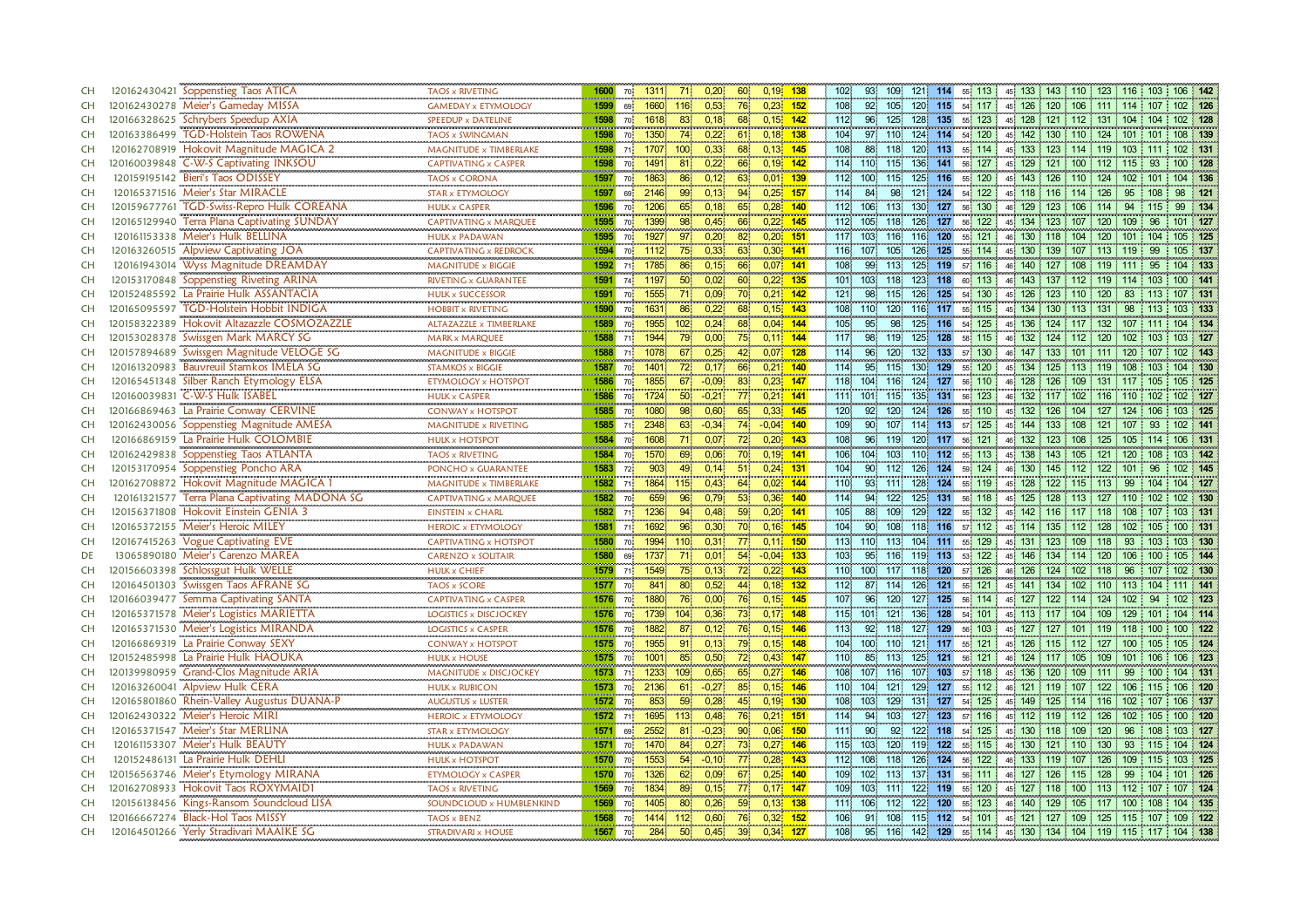| CH        |                      | 120157750152 Frauchwil Musa SAMIRA                                         | MUSA x SOUNDSYSTEM<br>                      | 1567                      | 72 <sub>1</sub>       | 732                 | 88              | 0,66              | 42              | $0,21$ 133               |             | 114.             | 105 115 |                  | 123<br>122                |                  | 59 130                 |            |                    |             | 46 133 131 105 102 113 103       |     | 108 140                            |
|-----------|----------------------|----------------------------------------------------------------------------|---------------------------------------------|---------------------------|-----------------------|---------------------|-----------------|-------------------|-----------------|--------------------------|-------------|------------------|---------|------------------|---------------------------|------------------|------------------------|------------|--------------------|-------------|----------------------------------|-----|------------------------------------|
| DE        | 5410262537 FANTASTIC |                                                                            | <b>HULK x SUPERHERO</b>                     | 1567                      | 70                    | 1791                | 60              | $-0,14$           | 76              | $0,18$ 142               |             | 112              |         | 85 114 125       | 126                       |                  | 55 128                 |            |                    |             | 46 128 118 105 115 120           |     | 107 127                            |
| <b>CH</b> |                      | 120152485189 La Prairie Etymology ETAMIE                                   | <b>ETYMOLOGY x BANDARES</b>                 | 1566                      | 70                    | 1009                | 84              | 0.48              | 55 <sub>o</sub> | 0.25%                    | 138         | 105 <sub>1</sub> |         | 93 111 114       | 111                       | 56 118           |                        |            | 46 134 136 117 132 |             | 107                              | 100 | 103 139                            |
| <b>CH</b> |                      | 120162708803 Hokovit Einstein GENIA 1                                      | <b>EINSTEIN x CHARL</b>                     | 1565                      | 71                    | 1684                | 80              | 0.13              | 65              | 0.10                     | 140         | 106              | 101 108 |                  | 119<br>117                | 55 126           |                        | 45 136     |                    |             | 125 114 118 98                   | 114 | 102 135                            |
| <b>CH</b> |                      | 120163382316 Himeyers Captivating BRITTA                                   | CAPTIVATING x LETSGO                        | 1564                      | 70                    | $1441$              | 95 <sup>°</sup> | 0,40              | 69              | $0.23$ 145               |             | 120              | 112 115 |                  | 128<br>117                |                  | 55 118                 |            |                    |             | 45 118 126 107 124 112 106       |     | 103 126                            |
| <b>CH</b> | 120156603589         | Schlossgut Augustus TIMEA                                                  | AUGUSTUS x AVANCE<br>                       | 1563                      | 69                    | 1925                | 97              | 0,20              | 67              | $0,04$ 143               | <b>DOM:</b> | 110              |         | 93 110           | 126<br>125                |                  | 54 134                 |            |                    |             | 45 141 112 107 107 105 110       |     | 109 126                            |
| <b>CH</b> |                      | 120165371561 Meier's Logistics MARIANNA                                    | LOGISTICS x DISCJOCKEY                      | 1563                      | 70                    | 1645                | 107             | 0,44              | 67              | $0,14$ 146               |             | 116              | 101 117 |                  | 126 126 54 111            |                  |                        |            |                    |             | 45 132 118 101 115 97            | 99  | 106 121                            |
| CH        |                      | 120159038234 Flu Farm Etymology DOSSOLA                                    | ETYMOLOGY x MARQUEE                         | 1563                      | 71                    | 1151                | 46.             | 0,00              | 57              | $0.21 - 133$             |             | 110              | 105 116 |                  | 124                       | 117 57 117       |                        |            |                    |             | 46 141 136 114 127 100 103       |     | 104 139                            |
| <b>CH</b> | 120166799128         | Levanchy Augustus AUGUSTINE                                                | AUGUSTUS x SWINGMAN<br>                     | 1562                      | 69                    | 2380                | 87              | $-0.10$           | 68              | $-0.11$                  | 140         | 115              | 111     | 131.             | 121<br>127                |                  | 54 135                 | 45 144     | 108                | 115 116     | 71                               | 102 | 106 125                            |
| <b>CH</b> |                      | 120161906750 Levanchy Taos LUCIOLLE                                        | TAOS x RIVETING                             | 1562                      | 70 <mark> </mark>     | 1265                | 100             | 0,53              | 56              | 0,16                     | 140         | 108              |         | 97 103           | 118<br>115                | 55 121           |                        |            |                    |             | 45 136 129 112 120 114           | 108 | 104 136                            |
| <b>CH</b> |                      | 120150940468 Eigenmannshof Hulk RANJA                                      | <b>HULK x CHIEF</b>                         | 1562                      | 71                    | 1720                | 41.             | $-0.31$           | 68              | 0.12                     | 135         | 114              | 109 117 |                  | 121<br>118                | 57               | 125<br>46 <sup>1</sup> | 135        | 126                | 108 112     | 90                               |     | 101 136                            |
| <b>CH</b> |                      | 120156603596 Schlossgut Augustus TOSCANA                                   | <b>AUGUSTUS x AVANCE</b>                    | 1561                      | 69                    | 1612                |                 | 0.09 <sub>1</sub> | 61              | $0,08$ 137               |             | 117              | 98      | 117 <sup>°</sup> | 125<br>126                |                  | 54 132                 |            | 45 141 118 108 120 |             | 93                               | 109 | 109 131                            |
| <b>CH</b> |                      | 120152485455 La Prairie Hulk HULKA                                         | <b>HULK x BUBBA</b>                         | 1561                      | 70                    | 1108                | 73              | 0.32              | 65              | $0,32$ 141               |             | 114              | 101     | 105              | 119<br>118                |                  | 56 118                 | 46 122     |                    |             | 131 109 111 97                   | 109 | 100 133                            |
| <b>CH</b> |                      | 120152485356 La Prairie Riveting MCCTING                                   | RIVETING x CASPER                           | 1561                      | 72.                   | 1267                | 82              | 0,34              | 54              | $0,14$ 136               |             | 113.             |         | 103 116 119      | 119                       | 61 123           |                        |            |                    |             | 46 141 127 111 120 102           | 99  | 101 136                            |
| <b>CH</b> |                      | 120155398929 Alpview Musa TWITTA                                           | MUSA x REDROCK                              | <b>CONTRACTOR</b><br>1561 | 72                    | <b>COLOR</b><br>960 | 89              | 0,56              | 49              | $0,19$ 136               |             | 109 <sup>1</sup> | 90.     | 105.             | 117<br>114                | 58 126           |                        |            |                    |             | 46 132 132 110 113 98            |     | 107 141                            |
| <b>CH</b> |                      | 120161321072 HEAVEN SG                                                     | <br><b>HULK x CASPER</b>                    | 1560 70                   |                       | 1436                | 81              | 0,25              | 85              | $0,41$ 152               |             | 112.             |         | 98 113           | 132<br>128                | 55 112           |                        |            |                    |             | 46 117 108 107 116 113           | 101 | 102 111                            |
| <b>CH</b> |                      | 120155398905 Alpview Swingman ABILIVE                                      | <b>SWINGMAN x CASPER</b>                    | 1560                      | 72 <sup>1</sup>       | 1306                | 52              | $-0.01$           | 51              | $0.09$ 130               |             | 108              |         | 97 128           | 133<br>131                | 59 127           |                        |            |                    |             | 46 140 125 113 122 115           | 95  | 106 134                            |
| <b>CH</b> |                      | 120168077354 Wyss Speedup PARADIES                                         | SPEEDUP x AFTERBURNER                       | 1560                      | 71.                   | 2091                | 79.             | $-0.06$           |                 | $0,10$ 146               |             | 114              | 104     | 124 <sup>2</sup> | 123<br>128                | 57 121           |                        | 46 135 108 |                    | 102 115     | -106                             |     | 103 120                            |
| <b>CH</b> |                      | 120165802058 Rhein-Valley Sandman HARDIN                                   | SANDMAN x RALLY                             | 1560                      | 70                    | 738                 | 55 <sub>1</sub> | 0.28              | 41              | 0.19                     | 127         | 116              | 106 114 |                  | 133<br>129                | 54 122           |                        | 45 132     | 137                | $112 \t120$ | 105                              | 108 | 106 141                            |
| <b>CH</b> |                      | 120156138852 Meier's Hulk BETTI-ET                                         | <b>HULK x PADAWAN</b>                       | 1560                      | 70                    | 1424                | 95 <sup>°</sup> | 0.41              | 69              | $0.24 - 146$             |             | 111.             | 107     | 125              | 123<br>122                |                  | 55 108                 |            | 46 125 116 108 123 |             | 105                              | 122 | 105 119                            |
| <b>CH</b> | 120156603367         | Schlossgut Hulk PAELLA RAE                                                 | <b>HULK x BIGGIE</b>                        | 1560                      | 70                    | 2232                | 74              | $-0,17$           | 92              | 0.19                     | 151         | 117.             | 102 111 |                  | 132<br>135                |                  | 56 127                 |            | 46 115 101 102 122 |             | 98                               | 116 | 102 112                            |
| <b>CH</b> |                      | 120161321683 Bauvreuil Stamkos IMARA SG                                    | <br><b>STAMKOS x BIGGIE</b>                 | <b>CONTRACT</b><br>1559   | 70                    | 1232                | 77              | 0,30              | 63              | 0.25                     | 140         | 115.             | 95      | 109              | 122                       | 117 55 119       |                        | 45 134     |                    |             | 122 115 124 112                  | 109 | 104 131                            |
| <b>CH</b> |                      | 120146322872 Alpview Husky QUEEN                                           | <b>HUSKY x APPLICABLE</b>                   | 1558                      | 74 <sup>1</sup>       | 1727                | 50 <sup>°</sup> | $-0.22$           | 50 <sup>°</sup> | $-0.07$                  | 128         | 1111             | 98.     | 118              | 136<br>125                |                  | 58 115                 | 47 138     | 131                | 106 111     | 101                              |     | 104 138                            |
| <b>CH</b> |                      | 120162595991 La Waebera Showking CANNELLE                                  | SHOWKING x MOEMONEY                         | 1558                      | 70                    | 1110                | 93.             | 0,53              | 61              | 0,27                     | 142         | 108              | 98      | 118              | 128<br>128                |                  | 55 122<br>45.          | 125        | 117 111 128        |             | 105                              | -91 | 103 123                            |
| <b>CH</b> |                      | 120150949096 Meier's Etymology MISTAYA                                     | ETYMOLOGY x CASPER                          | 1558                      | 70                    | 1170                | 55              | 0,09              | 59              | 0,22                     | 135         | 113              | 101 112 |                  | 129<br>130                |                  | 56 114                 |            | 46 124 134 114 121 |             | 104                              | 101 | 100 133                            |
| <b>CH</b> |                      | 120166667304 Black-Hol Brawn CYNTHIA                                       | <b>BRAWN x JEDI</b>                         | 1557                      | 70                    | $951 -$             | 81              | 0.47              | 44              | $0.14$ 132               |             | 103 <sub>1</sub> | $100 -$ | 101 <sup>1</sup> | 122<br>105                | 56 127           |                        | 46 142     | 132 113 129        |             | 107                              | 103 | 106 144                            |
| <b>CH</b> |                      | 120165129988 Terra Plana Hulk CLEO                                         | <br><b>HULK x LUSTER</b>                    | 1557                      | 70                    | 1368                | 1111            | 0,61              | 70.             | 0,27                     | 149         | 112              | 105     | 135.             | 126<br>130                | 55 119           |                        |            |                    |             | 46 124 103 103 121 107           |     | 104 110                            |
| <b>CH</b> |                      | 120163260300 Alpview 2020 JOUJOU                                           | 2020 x SKYWALKER                            | 1557                      | 70                    | 1351                | 73.             | 0,20              | 68              | $0.26$ 142               |             | 114              |         | 105 113 119      | 116                       |                  | 56 111                 |            |                    |             | 46 129 130 116 131 107           | 112 | 105 129                            |
| <b>CH</b> |                      | 120152485615 La Prairie Hulk LOVELA                                        |                                             | 1557                      |                       | 1289                | 76              | 0,27              | 58              | $0,17$ 137               |             | 120              | 98      | 118              | 125<br>123                |                  |                        |            |                    |             |                                  |     | 103 131                            |
| <b>CH</b> |                      | 120164762049 La Vignetta Captivating BOQUIRA                               | <b>HULK x HOUSE</b>                         | 1556                      | 70                    |                     | 58.             |                   |                 |                          |             | 114              |         | 111 107 119      | 126                       | 56 124           |                        |            |                    |             | 46 119 124 106 122 100 117<br>96 | 92  | 99 134                             |
| <b>CH</b> |                      | 120166281500 Frydom 2020 CORLEONA                                          | CAPTIVATING x REDROCK                       | 1556                      | 70                    | 1576<br>1749        |                 | $-0,07$<br>0,22   | 69<br>76        | 0,19 139<br>0,20         | 147         | 114              | 104     |                  | 124<br>126                | 55 121<br>57 111 |                        |            | 45 118 136 109 121 |             | 46 115 122 112 116 113           | 105 | 100 119                            |
| <b>CH</b> |                      | 120163260164 Alpview Etymology DONNA                                       | 2020 x CASPER<br><b>ETYMOLOGY x RUBICON</b> | 1556                      | 71.                   | 1405                | 91<br>75        | 0,20              | 52              | 0,06                     | 134         | 118              | 107 118 | 116              | 123<br>122                | 58 123           |                        |            | 46 145 128 112 132 |             | 100                              | 109 | 112 136                            |
| <b>CH</b> |                      | 120165371585 Meier's Logistics MOANA                                       |                                             |                           | 71<br>70 <sup>1</sup> |                     | 105             |                   | 84              | $0,17$ 153               |             | 110              |         | 98 118           | 121<br>118                | 56 107           |                        |            |                    | 97 111      | 98                               | 97  | 102 114                            |
|           |                      | 120155399193 Alpview Hulk ANIME                                            | <b>LOGISTICS x CASPER</b>                   | 1555<br>1555              |                       | 2050                | 59              | 0,23              | 71              |                          | 140         |                  | 103 111 |                  |                           |                  |                        | 45 117 115 |                    |             |                                  |     | 106 127                            |
| <b>CH</b> |                      |                                                                            | <b>HULK x CASPER</b>                        |                           | 70                    | 1671<br>944         |                 | $-0.09$           |                 | 0,17                     |             | 1111             |         |                  | $130^\circ$<br>127<br>121 | 56 125           |                        |            |                    |             | 46 124 121 103 118 98            | 104 |                                    |
| <b>CH</b> |                      | 120165801655 Rhein-Valley Magnitude MISS ARKTIS                            | <b>MAGNITUDE x MONTROSS</b>                 | 1554                      | 71                    |                     | 84              | 0,51              | 45              | $0,15$ 133               |             | 110              |         | 94 110           | 126                       | 58 117           |                        |            |                    |             | 46 136 130 108 110 110           | 96  | 101 138                            |
| <b>CH</b> | 120165371899 META    | 120157187125 Felderline Captivating SARAH                                  | <b>CAPTIVATING x EINSTEIN</b>               | 1554<br>1553              | 70                    | 1561                | 88              | 0,27              | 65              | $0,15$ 142               |             | 106<br>105       | 93      | 108<br>94 111    | 115<br>117<br>114         |                  | 55 105                 |            |                    |             | 45 122 136 107 118 115           | 89  | 103 131                            |
| <b>CH</b> |                      |                                                                            | <b>HEROIC x DISCJOCKEY</b>                  |                           | 71                    | 1823                | 128             | 0,58              | 75              | $0,15$ 152               |             | 107              |         |                  | 125                       | 57 99            |                        |            |                    |             | 45 130 111 111 118 120           | 105 | 104 113                            |
| <b>CH</b> |                      | 120144015134 Hänni Farms Augustus MILA<br>120161943113 Eichhof Conway COLD | <b>AUGUSTUS x PACE</b>                      | 1553<br>1553              | 70                    | 1350                | 37 <sup>2</sup> | $-0,19$           | 64<br>52        | $0,21$ 134<br>$0,31$ 141 |             |                  | 101 129 |                  | 132<br>129<br>125         |                  | 55 113                 |            |                    |             | 45 128 123 105 108 106 110       |     | 105 127                            |
| <b>CH</b> |                      |                                                                            | <b>CONWAY x MOEMONEY</b>                    |                           | 70                    | 742                 | 104.            | 0,83              |                 |                          |             | 107              |         | 99 113           | 128<br>142                | 55 130           |                        | 45 136     |                    |             | 119 101 116 103                  | 93  | 104 127                            |
| <b>CH</b> |                      | 120128475084 Z'Holstar Tropic GLADYS                                       | <b>TROPIC x CHIEF</b>                       | 1552                      | 71                    | 1639                | 64              | $-0.03$           | 65              | $0,11$ 138               |             | 123              | 113     | 123.             | 143                       |                  | 58 134                 | 47 119 107 |                    | 106 119     | 109                              | 99  | 101 119                            |
| <b>CH</b> |                      | 120166869456 La Prairie Conway LUNE                                        | <b>CONWAY x HOUSE</b>                       | 1551                      | 70                    | 1476                | 82              | 0,24              | 68              | 0,21                     | 143         | 115              | 100 114 |                  | 121<br>118                | 56 114           |                        | 45 123 127 |                    | $108$ 121   | 95                               | 117 | 101 127                            |
| <b>CH</b> |                      | 120166039507 Semma Captivating SUNDAY                                      | <b>CAPTIVATING x CASPER</b>                 | 1551                      | 70 <sup>1</sup>       | 1089                | 58              | 0.15              | 62              | 0,29                     | 137         | 1111             | 110     | 114.             | 114<br>118                | 56 108           |                        | 45 133     | 137                | $109$ 115   | 109                              | 91  | 103 136                            |
| <b>CH</b> |                      | 120166494795 Heeb's Haland DOA                                             | <b>HALAND x SOLITAIR</b>                    | 1551                      | 70                    | 1668                | 89              | 0.23              | 85.             | 0,32.                    | 152         | 103 <sub>1</sub> | 92      | 101.             | 113<br>107                |                  | 55 111                 |            |                    |             | 45 119 119 114 131 100           | -99 | 106 122                            |
| <b>CH</b> |                      | 120166869074 La Prairie Hulk EGYPTE                                        | <b>HULK x HOTSPOT</b>                       | 1551                      | 70                    | 1160                | 82              | 0,38              | 63              | 0,27                     | 141         | 110              | 96      | 118              | 129<br>128                | 56 117           |                        |            |                    |             | 46 120 122 114 127 104           | 107 | 103 122                            |
| <b>CH</b> |                      | 120165116612 Eigenmannshof Captivating NINA                                | CAPTIVATING x HOTSPOT                       | 1551                      | 70                    | 1473                | 83              | 0,25              | 73              | 0,27                     | 146         | 109              |         | 91 117 113       | 118                       |                  | 56 118                 |            |                    |             | 45 125 123 110 117 115 101       |     | 101 125                            |
| <b>CH</b> | 120139980744 NEWALA  |                                                                            | <b>FAIROAKS x BIGGIE</b>                    | 1551                      | 71                    | 2030                | $95^{\circ}$    | 0,13              | 80.             | $0,13$ 149               |             | 108              | 105 112 |                  | 107<br>112                | 57 118           |                        |            | 46 130 116 103 110 |             | 98                               | 110 | 103 125                            |
| <b>CH</b> |                      | 120155398523 Alpview Riveting DIAMOND                                      | RIVETING x MARQUEE                          | 1550                      | 73                    | 579                 | 54              | 0,35              | 44              | 0,28                     | 129         | 110              | 106     | 118              | 113<br>116                | 62 122           |                        | 47 153 136 |                    | 106 113     | 103                              | 107 | 108 144                            |
| <b>CH</b> |                      | 120161321720 Swissgen Bale KINNIE SG                                       | <b>BALE x PADAWAN</b>                       | 1550                      | 70 <sub>1</sub>       | 1174                | 60              | 0,14              | 63              | 0,27                     | 138         | 116              | 105     | 1111             | 126<br>122                |                  | 55 113                 | 45 121     | 132                | 110         | 122<br>96                        | 102 | 107 130                            |
| DE        | 3628027924 ZB MONI   |                                                                            | CROWN x LIGHTSTAR                           | 1550                      | 70                    | 2074                | 80              | $-0,04$           | 74              | 0,06                     | 143         | 114              | 98      | 113.             | 114<br>116                | 55 125           |                        | 46 139 118 |                    | 102 111     | 87                               | 106 | 105 128                            |
| <b>CH</b> |                      | 120152289695 Heeb's Fairoaks TENDRA                                        | <b>FAIROAKS x SKYWALKER</b>                 | 1549                      | 71                    | 1748                | 83              | 0.13              | 82              | 0,26                     | 149         | 116              |         | 94 115           | 114<br>118                |                  | 56 105                 | 46 127 120 |                    | $107$ 114   | 105                              | 122 | 101 120                            |
| <b>CH</b> |                      | 120166869197 La Prairie Captivating CHARLING                               | <b>CAPTIVATING x CHARL</b>                  | 1548                      | 70                    | 1493                | 70.             | 0.10              | 58              | 0,10                     | 136         | 115              |         | 105 111 118      | 123                       | 54 126           |                        |            |                    |             | 45 131 133 115 131 102           | 104 | 105 137                            |
| <b>CH</b> |                      | 120156138920 Hitus Etymology BELLARA                                       | <b>ETYMOLOGY x EINSTEIN</b>                 |                           | 1548 70               | 1095                | 87              | 0,47              | 44              | $0.09$ 133               |             | 111              |         | 101 111 133 124  |                           |                  | 56 127                 |            |                    |             |                                  |     | 46 124 126 115 123 100 102 106 134 |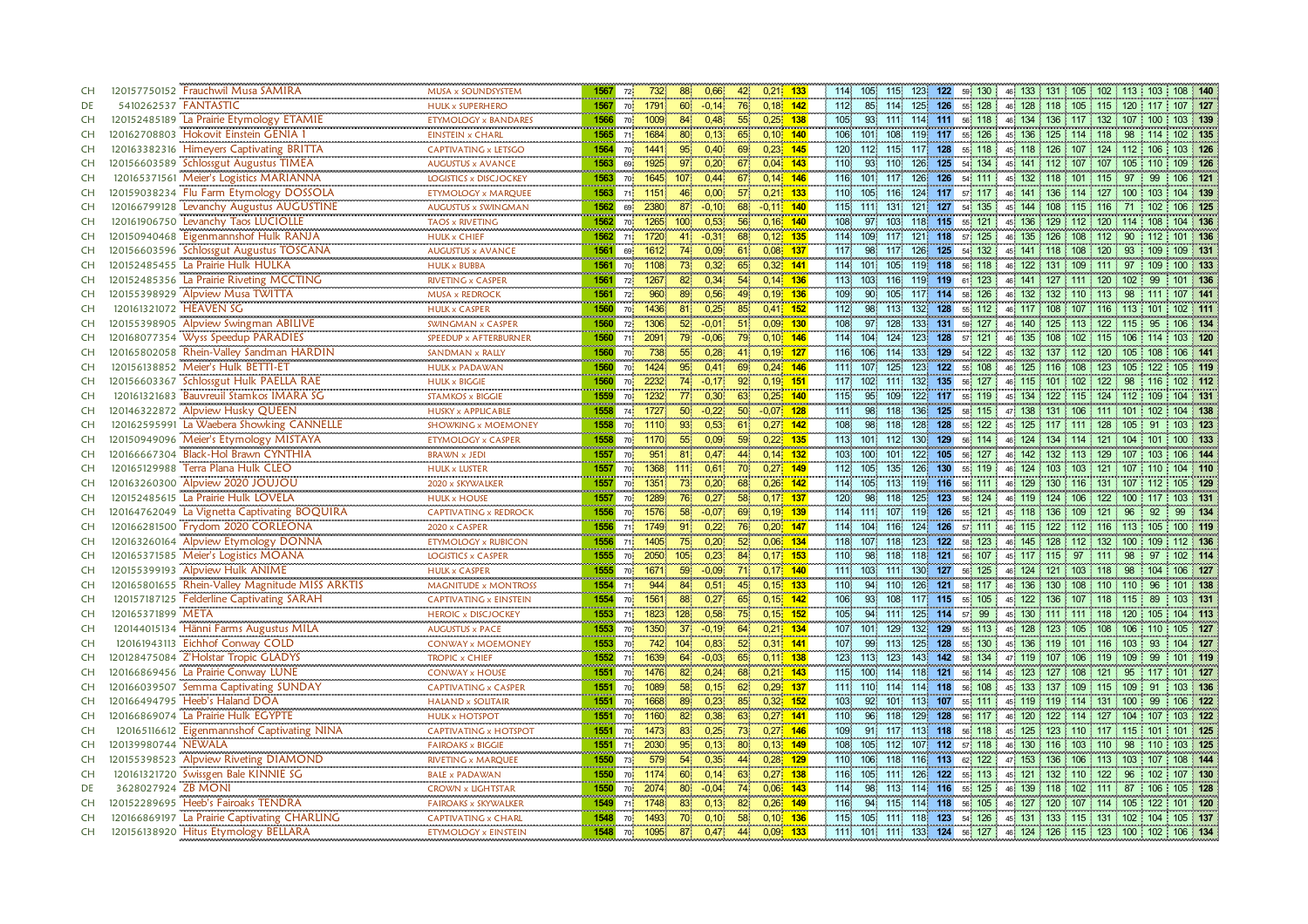| <b>CH</b> | 120162430131 Soppenstieg Magnitude ALVINA                                 | MAGNITUDE x SKYWALKER          | 1547            | 71                | 1735                      |                  | 0,07    | 60              | $0,03$ 137  | 1111<br>97.             | 113.                   | 122 118                 | 57 124         | 46 131 126 119 125 101             |                        |                 | 107 103 133 |            |
|-----------|---------------------------------------------------------------------------|--------------------------------|-----------------|-------------------|---------------------------|------------------|---------|-----------------|-------------|-------------------------|------------------------|-------------------------|----------------|------------------------------------|------------------------|-----------------|-------------|------------|
| <b>CH</b> | 120165371493 Meier's Logistics MARY                                       | <br><b>LOGISTICS x CASPER</b>  | 1547            | 70                | 1619                      | 64               | $-0.02$ | 67              | $0,14$ 139  | 110                     | 87 114                 | 123<br>122              | 56 106         | 45 115 135 111 122 100             |                        |                 | 93          | 100 129    |
| <b>CH</b> | 120159085757 Claynook Fairoaks MADAM SG                                   | <b>FAIROAKS x POSITIVE</b>     | 1547            | 701               | 1935                      |                  | 0,14    | 79              | $0,16$ 148  | 112.<br>98              | $114 -$                | 125<br>123              | 55 121         | 45 124 109 110 110                 |                        | 99              | 114         | 104 116    |
| <b>CH</b> | 120157187026 Felderline Riveting HELENE                                   | RIVETING x MARQUEE             | 1546            | 72 <sub>1</sub>   | 1609                      | 60               | $-0.06$ | 66              | $0,13$ 138  | 110                     | 94 111                 | 122<br>119              | 61 122         | 46 134 127 106 108                 |                        | 97              | 99          | 102 132    |
| <b>CH</b> | 120164976125 Hokovit Einstein ESME                                        | EINSTEIN x CHARL               | 1546            | 71                | 1668                      | 100              | 0,35    | 64              | $0,10$ 143  | 101                     | 91 114                 | 115 117                 | 55 124         | 45 139 119 115 118 105 109         |                        |                 |             | 104 128    |
| <b>CH</b> | 120139980768 Grand-Clos Fairoaks ABBY                                     | FAIROAKS x BIGGIE              | 1545            | 71                | 1845                      | 122              | 0,51    | 86              | $0.27$ 157  | 113<br>96               | 113                    | 121<br>122              | 57 110         | 46 120 103                         | 102 110                | 100             | 111         | 102 107    |
| <b>CH</b> | 120167736139 Bieri's Taos VILJA                                           | <b>TAOS x SCORE</b>            | 1545            | 70                | 1081                      | 94               | 0,56    | 54              | $0,20$ 139  | $107$<br>98             | 112.                   | $121$<br>$116$          | 55 121         | 45 130 122                         |                        | 109 119 120 104 |             | 105 130    |
| <b>CH</b> | 120156603640 Schlossgut Augustus THAITI                                   | <b>AUGUSTUS x AVANCE</b>       | 1545            | 69                | 1577                      |                  | 0,12    | 63              | $0,12$ 139  | 107<br>86.              | 113.                   | 119 115                 | 54 131         | 45 141 118 112 113                 |                        | 90              | 110         | 109 131    |
| <b>CH</b> | 120164130206 Helfer Showking NAIROBI                                      | SHOWKING x CHIEF               | 1544            | 70 <sub>1</sub>   | 1677                      | 89               | 0,22    | 67<br>0,12      | 143         | 113<br>103              | 126                    | 133<br>132              | 129<br>55      | 128<br>46.                         | 100<br>$110$ 114       | 76              | 97          | 106 115    |
| <b>CH</b> | 120161943052 Eichhof Captivating CHLOE                                    | <br>CAPTIVATING x MOEMONEY     | 1544            | 70                | <b>CONTRACTOR</b><br>1205 |                  | 0,53    | 55              | $0,17$ 139  | 112<br>107              | 120 <sub>1</sub>       | 117<br>123              | 55 124         | 45 <sub>1</sub><br>126             | 125                    | $110$ 126 102   | 98          | 101 129    |
| <b>CH</b> | 120166869562 La Prairie Conway RASTIWAY                                   | <b>CONWAY x RAPID</b>          | 1543            | 70                | 1677                      | 115 <sup>1</sup> | 0,51    | 76              | $0.22$ 151  | 119.<br>97 114          |                        | 121<br>118              | 99<br>55       | 125<br>45                          | 119<br>106 122         | -117            | 108         | 103 115    |
| <b>CH</b> | 120153170879 Soppenstieg Riveting ARMENA                                  | <br>RIVETING x GUARANTEE       | 1542            | 75.               | 1525                      | 53 <sup>°</sup>  | $-0.09$ | 59              | $0.09$ 133  | 100<br>100              | 109                    | 110 110                 | 62 118         | 46 146 140 110 118 115             |                        |                 | 103         | 102 143    |
| <b>CH</b> | 120161301876 Leerütihof Hulk HOLLY                                        | <b>HULK x SILVIO</b>           | 1542            | 70                | 1115                      | 52 <sub>1</sub>  | 0,08    | 59              | $0,24$ 135  | 114<br>97.              | 130                    | 127<br>128              | 56 122         | 46 119 125 110 121 116             |                        |                 | 105         | 103 127    |
| <b>CH</b> |                                                                           | AUGUSTUS x HUSKY               | 1541            | 70                | 2248                      | $77^{\circ}$     | $-0,14$ | 66              | $-0.09$ 138 | 1111<br>89              | 122                    | 129<br>122              | 54 113         | 45 126 120                         | 109 109                | 107             | 106         | 105 124    |
| CH        | 120163260805 Alpview Augustus QUIRL<br>120165371318 Meier's Miami MAGICAL | MIAMI x JARED                  | 1541            | 70                | 2419                      | 82               | $-0,16$ | 81              | 0,01 146    | 107.<br>97              | 103.<br>110            | 108                     | 54 125         | 129 120<br>45.                     |                        | 113 134 96      |             | 104 129    |
| CH        | 120159085320 Bauvreuil Stamkos IMAGE SG                                   | <br><b>STAMKOS x BIGGIE</b>    | 1540            | 70 <mark>i</mark> | 1604                      | $92^\circ$       | 0,30    | 79.             | $0,28$ 150  | 95 111<br>115           |                        | 123<br>125              | 55 110         | 45 129 110 112 120 114             |                        |                 | 104         | 106 114    |
| CH        | 120166869555 La Prairie Conway ORIWAY                                     | <b>CONWAY x EINSTEIN</b>       | 1539            | 70                | 1294                      | 80               | 0,30    | 70              | $0,30$ 144  | 115                     | 97 102                 | 120<br>121              | 55 121         | 45 118 129 109 119 111             |                        |                 | 113         | 106 126    |
| <b>FR</b> | 29412638567 CAPJ SALY                                                     | SKELTON x ADLON                | 1539            | 70 <sup>1</sup>   | 1532                      |                  | $-0.05$ | 61.             | $0.11$ 135  | 111<br>111              | 123                    | 130<br>135 <sup>1</sup> | 55 124         | 46 124 116                         | 113 123                | 95              | 96          | 107 124    |
| <b>CH</b> | 120163323357 Bopi Augustus ULICE                                          | <b>AUGUSTUS x SUNNY</b>        | 1539            | 69                | 1565                      |                  | $-0.07$ | 53 <sup>°</sup> | $0.02$ 131  | 94<br>109               | 124                    | 124<br>123              | 54 118         | 45 136                             | 128<br>110 102         | 86              | 100         | 109 135    |
| <b>CH</b> | 120164745707 Meier's Doral FANTASTIC                                      | <b>DORAL x REDROCK</b>         | 1539            | 70 <sup>1</sup>   | 1479                      | 70.              | 0.11    | 72              | $0.26$ 143  | 117<br>114              | 112                    | 129<br>132              | 56 127         | 45 124 114 105 118                 |                        | 93              | 105         | 104 120    |
| <b>CH</b> | 120165801976 Rhein-Valley Augustus PANETTONE-P                            | <b>AUGUSTUS x SCORE</b>        | 1539            | $70 \frac{1}{2}$  | 1316                      | 74               | 0,22    | 52 <sub>2</sub> | $0.09$ 134  | 103 <sub>1</sub><br>101 | 127                    | 130<br>120              | 122<br>55.     | 140 116<br>45.                     |                        | 113 114 106     |             | 107 127    |
| <b>CH</b> | 120160713144 Wyss Captivating TOFFI                                       | <br><b>CAPTIVATING x NIGEL</b> | an anns<br>1539 | 70                | 982                       | 76               | 0,41    | 49              | $0,18$ 134  | 109<br>107 118          |                        | 121<br>126              | 55 114         | 45 141 133                         |                        | 106 129 116     | -112        | 106 134    |
| <b>CH</b> | 120153875309 Godel Hulk APPY                                              | <b>HULK x HOUSE</b>            | 1538            | 70                | 1327                      | 59               | 0,05    | 63<br>0.21      | 137         | 97<br>110               | 118                    | 124<br>121              | 56 119         | 122<br>46                          | 123<br>102 119         | 97              |             | 102 128    |
| <b>CH</b> | 120152486063 La Prairie 2020 2021P                                        | 2020 x BIGSTAR                 | 1538            | 71.               | 1725                      |                  | 0,24    | 94              | $0,40$ 157  | 99<br>116               | 120                    | 110 117                 | 58 100         | 46.                                | 106 116 112 123        |                 |             | 105 109    |
| <b>CH</b> | 120161943083 Eichhof Captivating CYNTHIA                                  | CAPTIVATING x MOEMONEY         | 1538            | 70                | 1551                      | 84.              | 0,23    | 69              | $0,19$ 143  | 108<br>105 118          |                        | 120 125                 | 55 123         | 45 133 114 109 121                 |                        | 95              | 87          | 102 122    |
| <b>CH</b> | 120160901886 Freestar Etymology LAGUNE L                                  | ETYMOLOGY x CASPER             | 1538            | 70                | 1368                      |                  | 0.28    | 59              | $0,15$ 138  | 113<br>104              | 113                    | 126<br>121              | 56 126         | 130 118<br>46                      | $111 \t119$            | 89              | 93          | 100<br>127 |
| <b>CH</b> | 120163260546 Alpview Hulk QUALITA                                         | <br><b>HULK x APPLICABLE</b>   | 1537            | 71                | 1403                      |                  | 0,31    | 65.             | $0,20$ 142  | 121.<br>92              | 125.                   | 131<br>130              | 57 115         | 46 122 114 105 116 107             |                        |                 |             | 104 117    |
| <b>CH</b> | 120161906774 Levanchy Taos TARTINE                                        | <b>TAOS x MOEMONEY</b>         | 1537            | 70                | 943                       | $77^{\circ}$     | 0,44    | 43              | $0,14$ 131  | 106                     | 95 115                 | 126<br>122              | 55 132         | 45 134 120 113 133 97              |                        |                 | 98          | 103 136    |
| <b>CH</b> | 120162246626 Heeb's Riveting QUILLINA                                     | RIVETING x ADAGIO              | 1537            | 73 <sub>1</sub>   | 1586                      | 64               | 0,00    | 61              | $0.09$ 136  | 105<br>101 113          |                        | 113<br>114              | 62 124         | 46 137 128 109 115 108             |                        |                 | 108         | 96 136     |
| <b>CH</b> | 120153171012 Soppenstieg Poncho ARSEN                                     | PONCHO x GUARANTEE             | 1536            | 72 <sup>1</sup>   | 1577                      | 44 <sup>1</sup>  | $-0,22$ | 68              | $0,18$ 137  | 100<br>82               | 111.                   |                         | 122 117 59 108 | 46 129 135 109 121 117 109         |                        |                 |             | 104 132    |
| <b>CH</b> | 120152485806 La Prairie Etymology GUARMOLE                                | ETYMOLOGY x GALAHAD            | 1535            | 70 <sup>1</sup>   | 858.                      |                  | 0,40    | 55 <sub>5</sub> | $0,30$ 137  | 107<br>103              | 108                    | 121<br>119              | 56 127         | 46 123 127 114 130                 |                        | 100             | 104         | 103 133    |
| <b>CH</b> | 120153171609 CALIRAS                                                      | <b>ACURA x CASPER</b>          | 1535            | 72                | 1974                      | 91               | 0,12    | 71              | $0,06$ 144  | 108<br>107 114          |                        | 112 112                 | 59 114         | 46 145 120 101 116 109             |                        |                 | 110         | 102 126    |
| <b>CH</b> | 120155398622 Alpview Rubels ABILITY                                       | <b>RUBELS x CASPER</b>         | 1535            | 70                | 1731                      | 88               | 0,19    | 75              | $0,19$ 146  | 105<br>97 112           |                        | 130<br>135              | 56 120         | 46 120 109 108 120                 |                        | 107             | 105         | 103 112    |
| <b>CH</b> | 120162708810 Hokovit Einstein GENIA 2                                     | <b>EINSTEIN x CHARL</b>        | 1535            | 71                | 1244                      | 107              | 0,62    | 63              | $0.24$ 145  | 106<br>89 113           |                        | 120<br>118              | 55 113         | 45 130 119 112 114 110             |                        |                 | 114         | 102 122    |
| <b>CH</b> | 120152485851 La Prairie Hulk MERCREDINE                                   | <b>HULK x HOTSPOT</b>          | 1534            | 70                | 1368                      |                  | 0,18    | 71              | $0,29$ 143  | 112                     | 96 117                 | 124<br>123              | 56 107         | 46 125 119                         |                        | 106 122 112     | : 117       | 106 120    |
| DE        | 5411949901 MARILYN                                                        | SOUNDCLOUD x GYMNAST           | 1534            | 71                | 2862                      | 105              | $-0,11$ | 98              | $0.03$ 157  | 116<br>106              | 119                    | 112 116                 | 56 124         | 47 111 100 102 104                 |                        | - 89            | 112         | 107 108    |
| CH        | 120156139019 Hitus Captivating RONALA                                     | <b>CAPTIVATING x MARK</b>      | 1534            | 70 <sub>1</sub>   | 1306                      | 78.              | 0,27    | 51              | $0,09$ 134  | 114.<br>103             | 116                    | 119<br>125              | 55 116         | 45 130 136 110 115 104             |                        |                 | 99          | 104 134    |
| CH        | 120155398882 Alpview Solitair ARE                                         | SOLITAIR x LUCKY               | 1533            | 71.               | 1268                      | 47.              | $-0,05$ | 54              | $0,13$ 131  | 92<br>97                | 123                    | 122<br>113              | 59 121         | 47 150 122 121 118 103             |                        |                 | 103         | 109 135    |
| <b>CH</b> | 120160945675 Guntiswiss Carenzo NACCARENA                                 | <b>CARENZO x AXMINSTER</b>     | 1533            | 69                | 1624                      | 84               | 0,19    | 63              | $0,10$ 140  | 95 <sup>°</sup><br>113. | 117                    | 117 119                 | 53 126         | 45 135 116 111 118 109             |                        |                 | 105         | 109 127    |
| CH        | Swissgen Ardez SANGRA SG<br>120157894733                                  | ARDEZ x SUCCESSOR              | 1532            | 71                | 1405                      |                  | 0,24    | 58              | $0,13$ 137  | 102<br>96               | 107                    | 120<br>$111$            | 120<br>57      | 45 127                             | 124<br>$111 \quad 115$ | 95              | 103         | 106 132    |
| CH        | 120166799135 Levanchy Augustus AUSTINE                                    | AUGUSTUS x SWINGMAN            | 1532            | 69                | 1854                      | 60               | $-0,16$ | 56              | $-0,05$ 132 | 112<br>102              | 130                    | 129<br>125              | 54 119         | 45 140 124                         |                        | 113 123 105     | 103         | 103 130    |
| <b>CH</b> | 120153171463 Soppenstieg Einstein CANATA                                  | <b>EINSTEIN x BUBBA</b>        | 1531            | 71                | 2322                      | 102 <sub>1</sub> | 0,09    | 90              | $0.14$ 154  | 115<br>104              | 102                    | 108<br>116              | 57 119         | 127 110<br>46 <sup>1</sup>         | $111$ 115              | 104             | 112         | 100 118    |
| CH        | 120161321294 TGD-Holstein Sir GIULIA SG                                   | <br><b>SIR x CROWN</b>         | 1531            | 70                | 1488                      | 97               | 0,41    | 59              | $0.11$ 141  | 111 100                 | 117                    | 127<br>127              | 56, 119        | 45 127 117 110 120                 |                        | 96              | 107         | 103 121    |
| <b>CH</b> | 120166039422 Semma Captivating COSTA                                      | <b>CAPTIVATING x YODA-P</b>    | 1530            | 701               | 1007                      |                  | 0.47    | 54              | $0.24$ 138  | 108<br>106              | 113                    | 104<br>113              | 56 120         | 45 127                             | $111$ 124<br>137       | 105             | 94          | 102 137    |
| CH        | 120156770632<br>TGD-Holstein Stamkos BARA SG                              | <b>STAMKOS x SUCCESSOR</b>     | 1530            | 70                | 2177                      | 75               | $-0,14$ | 71              | $-0.01$ 141 | 108<br>96               | 102                    | 126<br>119              | 56 121         | 45 127                             | 120 107 111            | 85              | 105         | 108 126    |
| CH        | 120156138616 Hitus Tropic COMA                                            | <b>TROPIC x CASPER</b>         | 1530            | 72 <sub>1</sub>   | 1819                      | 91               | 0,19    | 76              | $0,17$ 147  | 112<br>102              | 109                    | 127<br>128              | 59 116         | 46 114 110 112 119 104             |                        |                 | 99          | 100 115    |
| <b>CH</b> | 120155398776 Alpview Solitair DALINA                                      | <b>SOLITAIR x BANDARES</b>     | 1530            | 72                | 1265                      | 66               | 0,16    | 46              | $0,05$ 130  | 102<br>105              | 118                    | 116 113                 | 59 125         | 47 154 127 115 121                 |                        | 111 101         |             | 109 140    |
| CH        | 120155114062 Flu Farm Mark DELISHA                                        | <b>MARK x MARQUEE</b>          | 1530            | 72                | 1973                      |                  | $-0,10$ | $-0.06$<br>60   | 135         | 112<br>96               | 110                    | 121<br>122              | 59 114         | 46 145                             | 131<br>115 118         | 104             | 116         | 133<br>104 |
| <b>CH</b> | 120167889200 Magi Holstein Doral GITANE                                   | DORAL x DISCJOCKEY             | 1530            | 70                | 1338                      | 62.              | 0,09    | 62<br>0,20      | 137         | 100<br>118              | 116.                   | 131<br>129              | 55 116         | 45 113 125 112 117                 |                        | 90              | 91          | 104 124    |
| <b>CH</b> | 120152289718 Heeb's Hulk QULKA                                            | <b>HULK x REDROCK</b>          | 1529            | 70                | 1943                      | 61               | $-0,19$ | 77              | $0,14$ 142  | 116<br>95 <sup>°</sup>  | 108                    | 125<br>128              | 56 115         | 46 127                             | 120<br>109 122         | 107             | 115         | 103 122    |
| <b>CH</b> | 120151926942 Sunlook Musa NESSA                                           | <b>MUSA x MAROUEE</b>          | 1529            | 71                | 1303                      | 71.              | 0.20    | 65              | $0.24$ 140  | 1111<br>97              | 109                    |                         | 120 115 58 117 | 46 127 122 114 110 100 104         |                        |                 |             | 106 128    |
| <b>CH</b> | 120152683950 Jimtown Sunny ALICE SG                                       | <b>SUNNY x SALVATORE</b>       |                 |                   | 1529 71 1159              | 55               | 0.09    | 54              | $0,18$ 133  | 110                     | 105 114 127 125 59 116 |                         |                | 46 126 128 111 109 102 102 108 132 |                        |                 |             |            |
|           |                                                                           |                                |                 |                   |                           |                  |         |                 |             |                         |                        |                         |                |                                    |                        |                 |             |            |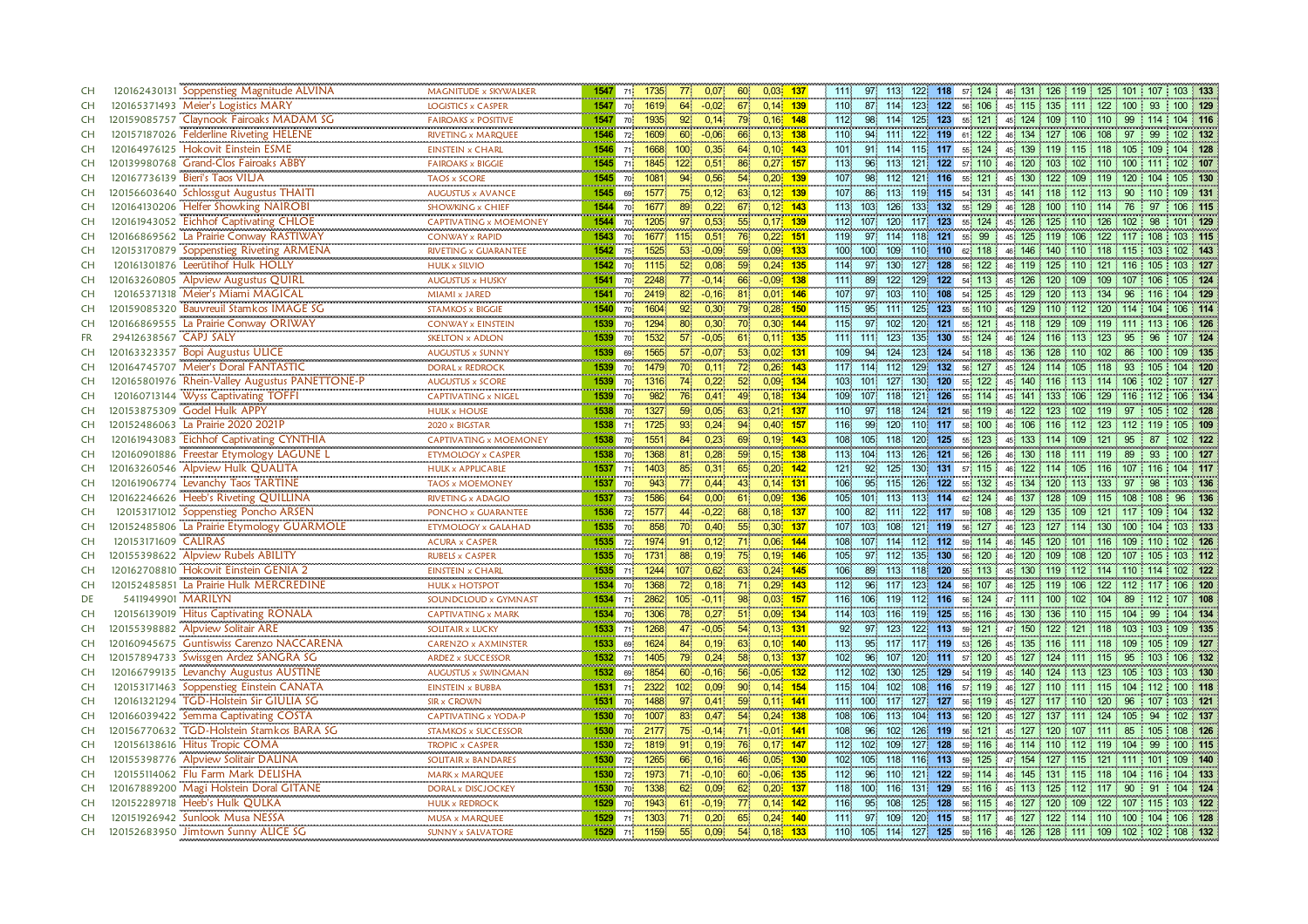| CH        | 120156603473 Schlossgut Captivating MISTY<br><b>CAPTIVATING x SILVER</b>        | 1529                      | 71                | 1436                     | 119              | 0,66    | 82              | $0,37$ 156  | 1111<br>108             | 121.                    | 114 128 | 57 111                 | 46 108 107 108 115 112             |                    |                   | 96       | $102$ 106 |
|-----------|---------------------------------------------------------------------------------|---------------------------|-------------------|--------------------------|------------------|---------|-----------------|-------------|-------------------------|-------------------------|---------|------------------------|------------------------------------|--------------------|-------------------|----------|-----------|
| <b>CH</b> | <br>120164419844 Künzle's Showking HONEY<br><b>SHOWKING x BIGGIE</b>            | 1528                      | 70                | 2038                     | 101              | 0,20    | 85.             | $0,18$ 152  | 115<br>108              | 114                     | 120 128 | 55 109                 | 46 110 109                         |                    | 98 110 113 102    |          | 102 110   |
| <b>CH</b> | 120165801693 Rhein-Valley Captivating SNOWBALL<br><b>CAPTIVATING x BRETAGNE</b> | 1528                      | 711               | 1396                     |                  | 0.22    | 67.             | $0.23$ 142  | 105<br>96               | 118 <sub>1</sub>        |         | 119 125 57 116         | 45 130 121 108 112                 |                    | 104               | 99       | 104 123   |
| <b>CH</b> | 120162429975 CASHA<br>MILFORD x RENEGADE                                        | 1528                      | 71                | 1621                     | 134              | 0,74    | 78              | $0.27$ 156  | 115<br>91 116           |                         | 117 118 | 58 109                 | 45 117<br>106                      |                    | 109 110 100 112   |          | 105 107   |
| <b>CH</b> | 120150591370 Zesigers Musa QUINTA<br>MUSA x EUCLID                              | 1527                      | 73 <sup>1</sup>   | 1428                     | 94               | 0,40    | 60              | $0,15$ 141  | 101<br>91 109           |                         | 117 107 | 59 114                 | 47 134 121 109 111 111 111         |                    |                   |          | 104 128   |
| <b>CH</b> | 120152486018 La Prairie Hulk HULTINE<br><b>HULK x CLASSIC</b>                   | 1527                      | 71                | 1329                     | 90 <sup>1</sup>  | 0,40    | $60^{\circ}$    | $0,18$ 141  | 115<br>102 <sub>1</sub> | 127<br>123              | 125     | 57 113                 | 46 120 119                         | 106 108            | 106               | 114      | 107 119   |
| <b>CH</b> | <br>120161320938 Parkhurst Ronald SIDNEY<br><b>RONALD x EMPEROR</b>             | 1527                      | 71.               | 862                      | 53 <sup>1</sup>  | 0,20    | 41              | $0,14$ 127  | 106<br>97 118           | $131$                   | $130$   | 58 140                 | 46 130 123 112 114                 |                    | 94                | 102      | 107 136   |
| <b>CH</b> | 120152485486 La Prairie Hulk HULKI<br><b>HULK x EINSTEIN</b>                    | 1527                      | 70                | 2308                     | 62.              | $-0,33$ | 87              | $0,11$ 146  | 85<br>1111              | 110                     | 116 113 | 99<br>56 <sup>1</sup>  | 46 119 128 106 125 127             |                    |                   | 111      | 101 121   |
| <b>CH</b> | 120165371905 Meier's Hanans BEDELIA<br><b>HANANS x RANDALL</b>                  | 1527                      | 71                | 2636                     |                  | $-0,10$ | 81<br>$-0,06$   | 148         | 110<br>106              | 123<br>123              | 133     | 134<br>57 <sup>1</sup> | 127<br>98<br>45                    | 106 120            | 102               | 113      | 103 111   |
| <b>CH</b> | 120165371660 Meier's Doral MIRABELLA<br><b>DORAL x CASPER</b>                   | .<br>1527                 | 70                | <b>CONTRACTO</b><br>2087 |                  | $-0,35$ | 74              | 0,05 139    | 115<br>101              | 114<br>132 <sub>1</sub> | 133     | 56 109                 | 45 117 125                         |                    | $111 \t126 \t100$ | 95       | $101$ 121 |
| <b>CH</b> | 120153469782 Bravada Ronald PHIBIE SG<br><b>RONALD x ARGO</b>                   | 1526                      | 713               | 979                      | 63               | 0,26    | 48              | $0,17$ 131  | 109<br>104              | 119<br>120              | 122     | 58 131                 | 132<br>126<br>46                   |                    | 115 115 100       | 108      | 104 135   |
| <b>CH</b> | <br>120152289824 Heeb's Hulk HELENE Q<br><b>HULK x SPECTRE</b>                  | 1526                      | 70                | 1090                     | 791              | 0,39    | 62 <sup>°</sup> | $0.29$ 141  | 105<br>97               | 116<br>124              | 121     | 55 117                 | 46 121 119 108 121 107             |                    |                   | 116.1    | 100 122   |
| <b>CH</b> | 120161943021 Eichhof Fleury CURRY<br>FLEURY x MOEMONEY                          | 1526                      | 74 <sup>1</sup>   | 775                      | 73               | 0,48    | 43              | $0,20$ 131  | 106<br>103 <sub>1</sub> | 118<br>126              | 128     | 51 125                 | 44 128                             | 129 117 129 118    |                   | 99       | 105 133   |
| <b>CH</b> | 120152485530 La Prairie Hulk HULKOOA<br><b>HULK x CONAN</b>                     | 1526                      | 70                | 1251                     | 61               | 0,12    | 57              | $0,18$ 135  | 1111<br>97              | 105<br>114              | 116     | 55 120                 | 46 142 136                         |                    | 107 127 109       | 112      | 107 138   |
| CH        | 120163260652 Alpview Captivating MEIA<br>CAPTIVATING x MARQUEE                  | <b>CONTRACTOR</b><br>1526 | 70                | 1653                     | 58               | $-0.09$ | 69.             | 0,16 139    | 106<br>118              | 113.<br>115             | 124     | 56 116                 | 45 131 130                         |                    | 107 124 103       | 109      | 103 130   |
| CH        | <br>120162596134 La Waebera Flashback CLOCHETTE<br><b>FLASHBACK x MOEMONEY</b>  | 1525                      | 70 <mark>i</mark> | 1019                     | 57 <sub>1</sub>  | 0,18    | 47              | $0,15$ 130  | 102 107<br>105          | $131$                   | 124     | 55 135                 | 45 139 120 108 121 113             |                    |                   | 92       | 104 136   |
| CH        | 120155398394 Alpview Discjockey DARLIA<br><b>DISCJOCKEY x BANDARES</b>          | 1525                      | 72                | 557                      | 54 <sup>°</sup>  | 0,36    | 48              | $0,34$ 132  | 117<br>105 111          | 133                     | 127     | 60 121                 | 47 131 124 104 118 105 105         |                    |                   |          | 107 131   |
| <b>CH</b> | 120154757758 RIBANA<br>RIVETING x OUTLAST                                       | 1524                      | 71                | 1242                     |                  | 0,28    | 56              | $0.17$ 137  | 115<br>115              | 112<br>106              | 112     | 59 129                 | 46 130 129                         | 108 124            |                   | : 101    | 102 136   |
| <b>CH</b> | .<br>120156603626 Schlossgut Augustus TINA<br><b>AUGUSTUS x AVANCE</b>          | 1524                      | 69                | 1365                     |                  | 0.11    | 54              | $0.10$ 133  | 90 <sup>°</sup><br>112. | 117.<br>129             | 126     | 54 133                 | 45 147 113                         | 115 118            | 90                |          | 110 129   |
| CH        | 120156138975 Hitus Captivating ROVIANE<br><b>CAPTIVATING x GALAHAD</b>          | 1524                      | 70                | 862                      | 90 <sup>1</sup>  | 0.62    | 55 <sub>5</sub> | $0.29$ 140  | 114<br>108              | 124<br>119              | 133     | 56 120                 | 45 128                             | 120<br>108 127     | 107               | 103      | 103 123   |
| CH        | 120150948723 Meier's Padawan ABBY<br>PADAWAN x UPRIGHT                          | 1523                      | 73 <sup>1</sup>   | 1723                     | 56               | $-0,15$ | 81              | $0.26$ 145  | 118<br>109              | 109<br>131              | 131     | 107<br>62              | 51 120 118                         | 106 123            | 106               | 113      | 101 116   |
| CH        | <br>120161153772 Meier's Captivating NO LIMITS<br><b>CAPTIVATING x DOZER</b>    | 1523                      | 71                | 1873                     | 74               | $-0.02$ | 75              | $0,14$ 144  | 105<br>107              | 108                     | 107 108 | 56 124                 | 45 <sup>1</sup>                    | 133 116 115 119 95 |                   | 90       | 101 129   |
| <b>CH</b> | 120156371631 Hokovit Twitch SANA<br><b>TWITCH x SANTORIUS</b>                   | 1523                      | 72 <sup>1</sup>   | 1945                     | 103 <sup>1</sup> | 0,26    | 65              | $0,01$ 143  | 112<br>99               | 103<br>117              | 113     | 114<br>58 <sup>1</sup> | 123<br>115<br>46                   | 113 122            | 94                | 108      | 109 126   |
| <b>CH</b> | 120156138463 Kings-Ransom Soundcloud PRIVETTE SG<br>SOUNDCLOUD x HUMBLENKIND    | 1523                      | 70                | 1538                     | $70^{\circ}$     | 0,08    | 54 <sup>°</sup> | $0,04$ 134  | 108<br>115              | 109<br>125              | 122     | 128<br>55.             | 140<br>46                          | 122 105 114 111    |                   |          | 107 133   |
| <b>CH</b> | 120156563326 Meier's Etymology CHRISTA<br>ETYMOLOGY x SUPREME                   | 1523                      | 71                | 2079                     | 74               | $-0,11$ | 83              | $0,15$ 147  | 103<br>101 106          | 115                     | 109     | 57 111                 | 47 123 119 109 113 102             |                    |                   | 103      | 105 121   |
| <b>CH</b> | 120166869524 La Prairie Conway OBLIWAY<br><b>CONWAY x EINSTEIN</b>              | 1523                      | 70                | 957                      | 92               | 0.60    | 57 <sup>°</sup> | $0.28$ 141  | 114.<br>104             | 115<br>115              | 125     | 55 109                 | 120<br>136<br>45                   | 107                | 120<br>$-113$     | 101      | 103 126   |
| <b>CH</b> | <br>120153167954 La Vize Improbable FRILEUSE<br><b>IMPROBABLE x GYMNAST</b>     | 1523                      | 70                | 1259                     | 56 <sub>1</sub>  | 0,06    | 49              | $0.08$ 130  | 115<br>108              | 107.<br>122%            | 119     | 55 124                 | 45 143 130 106 110 101             |                    |                   | -97      | 105 140   |
| <b>CH</b> | 120164011208 La Prairie Flashback INDONIE<br><b>FLASHBACK x BANDARES</b>        | 1522                      | 70                | 897                      | 57 <sup>°</sup>  | 0,23    | 47              | $0,20$ 130  | 98<br>97 113            | 124                     | 117     | 56 124                 | 46 126 128 108 115 116 105         |                    |                   |          | 105 136   |
| <b>CH</b> | 120156603275 Schlossgut Magnitude WAIRA<br>MAGNITUDE x CHIEF                    | 1522                      | 72 <sub>1</sub>   | 1926                     | 61               | $-0,18$ | 55              | $-0.09$ 131 | 108<br>106              | 117<br>120              | 119     | 59 122                 | 47 137 127 110 121                 |                    | 96                | 98       | 100 135   |
| <b>CH</b> | 120159085610 LACKY SG<br><b>RONALD x PACE</b>                                   | 1522                      | 71                | 1621                     | 59 <sub>1</sub>  | $-0,08$ | 53 -0,01 131    |             | 103<br>90               | 127                     | 117 120 | 58 121                 | 46 132 131 110 115 121 107         |                    |                   |          | 102 134   |
| <b>CH</b> | 120162595656 La Waebera Showking ILA BELLA<br><b>SHOWKING x CASPER</b>          | 1522                      | 70 <sup>1</sup>   | 697                      | 66               | 0,43    | 41              | $0,21$ 129  | 95<br>111               | 121.<br>144             | 137     | 56 113                 | 46 123 121 108 112 115             |                    |                   | 99<br>97 | 125       |
| <b>CH</b> | 120161153475 Meier's Prince DOLENICA<br>PRINCE x PADAWAN                        | 1521                      | 71                | 2035                     | 95               | 0,13    | 74              | $0,08$ 146  | 113<br>105              | 120<br>118              | 120     | 57 124                 | 46 125 105 107 116 101             |                    |                   | 102      | 105 116   |
| <b>CH</b> | 120159085719 Claynook Tropic DIAMOND SG<br><b>TROPIC x HOUSE</b>                | 1521                      | 71                | 1722                     |                  | 0,18    | 73              | $0,18$ 145  | 114<br>$102 -$          | 131<br>126              | 136     | 58 112                 | 46 111 108 111 115 101             |                    |                   | 109      | 103 109   |
| <b>CH</b> | 120166869531 La Prairie Conway FALIWAY<br><b>CONWAY x FALETTI</b>               | 1521                      | 69                | 1368                     | 96 <sup>1</sup>  | 0,45    | 74              | $0.32$ 149  | 115<br>91 111           | 128                     | 122     | 54 108                 | 45 117 110 111 124 104             |                    |                   | 104      | 105 111   |
| <b>CH</b> | 120153469683 Swissgen Mark MISSY SG<br><b>MARK x MARQUEE</b>                    | 1520                      | 71                | 1887                     | $75^{\circ}$     | $-0.02$ | 57              | $-0.06$ 135 | 116.<br>99              | 122.                    | 115 124 | 58 110                 | 46 127<br>134                      | 120 138            | -107              | 106      | 102 131   |
| <b>CH</b> | 120164419783 Künzle's Powerhouse ONELIA<br>POWERHOUSE x SECRETARIAT             | 1520                      | 70                | 1325                     | 63               | 0,10    | 70              | $0.28$ 141  | 110<br>111              | 107<br>123              | 111     | 56 116                 | 47 137 115 110 122 117             |                    |                   | 101      | 104 124   |
| CH        | Villstar Son Hotline LEBUNA Z<br>120158378928<br>SON HOTLINE x YODA-P           | 1520                      | 70 <sub>1</sub>   | 1440                     | 65               | 0,08    | 62              | $0,16$ 137  | 109<br>96.              | 113<br>123              | 124     | 56 110                 | 46 112 134 115 115 102 111         |                    |                   |          | 105 127   |
| CH        | 120163260089 Alpview Brawn QUILA<br><b>BRAWN x APPLICABLE</b>                   | 1520                      | 71                | 965                      | 72 <sub>1</sub>  | 0,36    | 44              | $0,13$ 131  | 109<br>110 111          | 128                     | 118     | 57 107                 | 46 136 130 115 128 111             |                    |                   | 99       | 102 134   |
| <b>CH</b> | 120155955023 Trent-Way Mark BALADE SG<br><b>MARK x KING ROYAL</b>               | 1519                      | 72 <sub>1</sub>   | 1380                     | 94               | 0,41    | 51              | $0,06$ 136  | 119<br>104              | 126<br>120              | 132     | 58 110                 | 47 125<br>127                      | 104                | $114$ 112 112     |          | 104 124   |
| CH        | 120150374065<br><b>Chenaleyres Mark KENYA</b><br><b>MARK x UPRIGHT</b>          | 1519                      | 72                | 1848                     | 90 <sup>1</sup>  | 0, 16   | 56              | $-0,06$ 136 | 115<br>103 <sub>1</sub> | 117<br>119              | 118     | 59 101                 | 134<br>47 132                      | 121 125            | 121               | 108      | 102 128   |
| CH        | 120153170855 Soppenstieg Riveting AREA<br>RIVETING x GUARANTEE                  | 1519                      | 74                | 1327                     | 58               | 0,05    | 65              | $0,24$ 138  | 100<br>97               | 99<br>112               | 106     | 61 118                 | 46 135 130                         |                    | $111$ 118 113     | 98<br>99 | 135       |
| <b>CH</b> | 120140328528 Edisons Allday DIANDRA<br><b>ALLDAY x LETSGO</b><br>               | 1519                      | 70 <sup>1</sup>   | 1252                     | 89               | 0.42    | 76              | $0.38$ 149  | 120<br>112              | 109<br>126              | 126     | 56 120                 | 114 105<br>45 <sup>1</sup>         | 101 126            | 93                | 105      | 107 112   |
| CH        | 120161321065 Dykster 3star Stamkos JEBANE SG<br><b>STAMKOS x PACE</b>           | 1519                      | 70                | 1677                     | 86               | 0,19    | 60              | $0.05$ 139  | 94<br>106               | 109                     | 115 109 | 55 118                 | 45 129 123 114 120 119 113         |                    |                   |          | 102 130   |
| <b>CH</b> | 120161845967 Godel Taos ATANY<br><b>TAOS x HOUSE</b>                            | 1519                      | 701               | 1285                     | 58.              | 0.06    | 46              | $0.04$ 128  | 115.<br>100             | 110<br>126              | 125     | 56 127                 | 45 126<br>130 <sub>1</sub>         | 95 110             | 90                | 109      | 103 138   |
| CH        | 120149640225 Himeyers Letsgo BELINDA<br>LETSGO x SUPERHERO                      | 1518                      | 75 <sub>1</sub>   | 1656                     | 71               | 0,04    | 74              | $0.21$ 144  | 121<br>105              | 124<br>125              | 133     | 64 116                 | 47 112 111 106 121                 |                    | 104 113           |          | 104 114   |
| CH        | 120156245055 Stockueli Letsgo PANDORA<br>LETSGO x HOUSE                         | 1518                      | 73                | 865                      | 59               | 0,27    | 46              | $0,20$ 130  | 107 119<br>120          | 137                     | 142     | 61 125                 | 47 114 125                         |                    | 102 115 91        | 113      | 105 127   |
| CH        | 120163260010 Alpview Hulk ALONE<br><b>HULK x YODA-P</b>                         | 1518                      | 70                | 661                      | 43               | 0,18    | 48              | $0,30$ 129  | 106<br>88               | 135<br>113              | 128     | 56 120                 | 46 129<br>129                      | 109 117            | 102               | 115      | 107 131   |
| DE        | 1236206601 OFH Solitair HOKOVITRED<br>SOLITAIR x LUCKY                          | 1518                      | 71                | 1234                     | 58 <sup>1</sup>  | 0,08    | 56              | $0,17$ 134  | 106<br>110              | 124<br>112              | 113     | 55 127                 | 48 137<br>120                      | 121                | 130<br>101        | 106      | 107 133   |
| <b>CH</b> | 120161943144 Eichhof Captivating CHERRY<br>CAPTIVATING x MOEMONEY               | 1518                      | 70                | 802                      | 90 <sub>1</sub>  | 0,64    | 62              | $0,40$ 144  | 101<br>112              | 121<br>115              | 123     | 55 115                 | 45 119 118 108 121                 |                    | 96                | 85       | 103 120   |
| <b>CH</b> | 120153978185 Castel Bale HEIDI<br><b>BALE x RUSTY-RED</b>                       | 1518                      | 70 <sub>1</sub>   | 889                      | 84               | 0,54    | 44              | $0.17$ 133  | 117 113                 | 105<br>129              | 126     | 56 119                 | 45 119 132                         | $111$ 117          | 94                | 116      | 107 132   |
| <b>CH</b> | 120161906798 Levanchy Taos BABIOLLE<br><b>TAOS x RIVETING</b>                   | 1518                      | 70                | 1313                     | 86               | 0,36    | 63<br>0.22      | 142         | 112<br>104              | 97                      |         | 118 116 55 113         | 45 125 128                         |                    | 99 123 129        | 109      | 107 129   |
| <b>CH</b> | 120160713076 Wyss Magnitude AMANDA<br>MAGNITUDE x BIGGIE                        | $1518$ 71                 |                   | 977                      | 58 <sup>°</sup>  | 0.20    | 40              | $0.08$ 126  | 116                     |                         |         | 104 128 134 136 57 122 | 46 135 124 106 117 106 108 103 130 |                    |                   |          |           |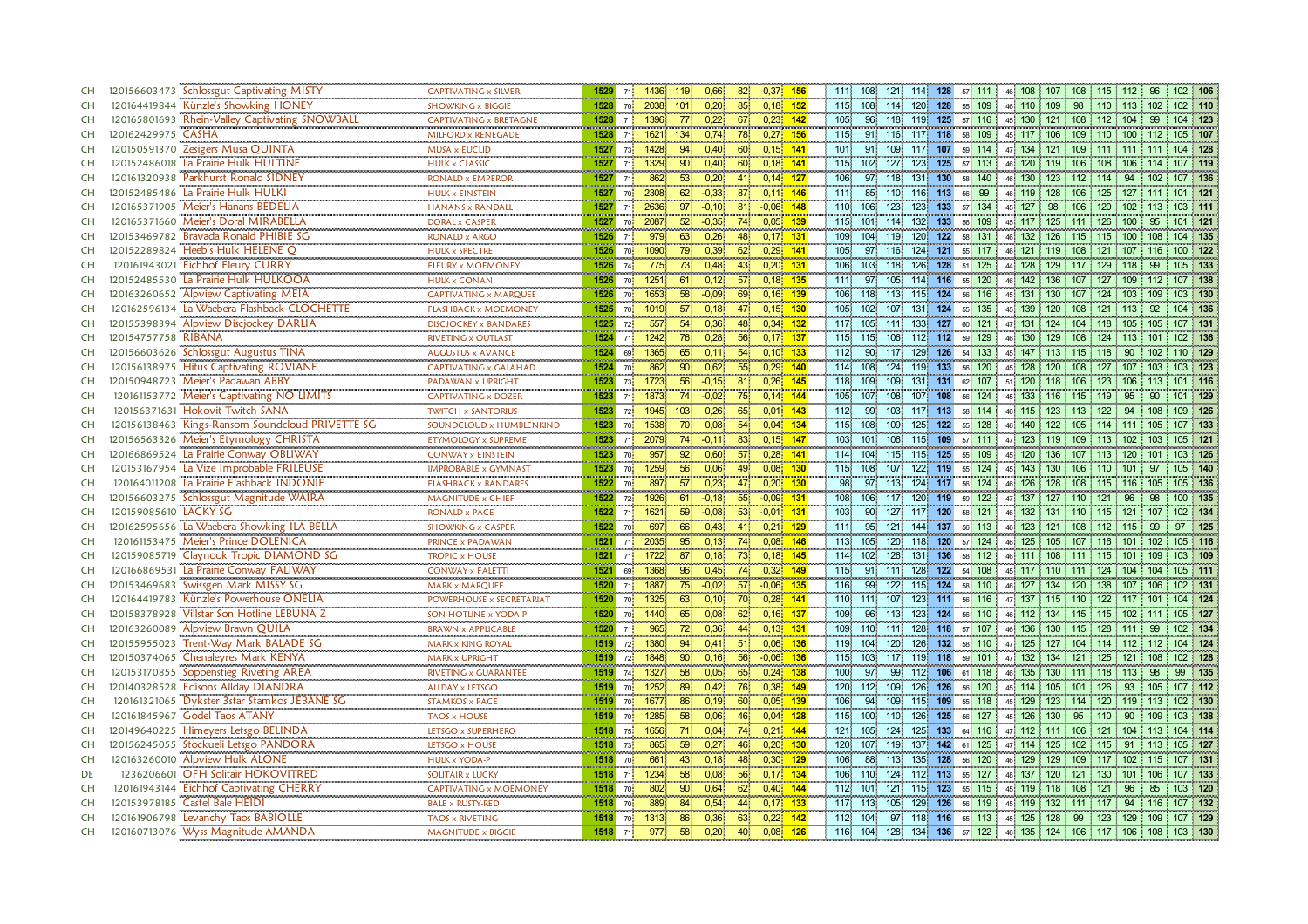| CH              | 120167971998 GALLA                                                              | RIVETING x SUPREME                                 | 1518 | 72 <sup>1</sup>                                              | 2111                 | 64               | $-0.23$<br>67              | $-0,03$ 137        |              | 113              | 100<br>113.              | 107              | 108     | 61 117         | 46 136 131 109 116 107                                                         |                             |                 | 100        | 97 134  |
|-----------------|---------------------------------------------------------------------------------|----------------------------------------------------|------|--------------------------------------------------------------|----------------------|------------------|----------------------------|--------------------|--------------|------------------|--------------------------|------------------|---------|----------------|--------------------------------------------------------------------------------|-----------------------------|-----------------|------------|---------|
| <b>CH</b>       | 120157187224 Felderline Showking LINORA                                         | <b>SHOWKING x ALADDIN</b>                          | 1518 | 70                                                           | 442                  | 83 <sup>1</sup>  | 55<br>0,75                 |                    | $0,47$ 140   | 116              | 99<br>123                |                  | 130 125 | 55 107         | 46 112 112 115 120 113                                                         |                             |                 | 99         | 106 116 |
| <b>CH</b>       | 120165095726<br><b>TGD-Holstein August IGEMINA</b>                              | AUGUSTUS x RIVETING                                | 1518 | 70                                                           | 1604                 |                  | 0,17<br>57                 | $0,04$ 136         |              | 100 <sub>1</sub> | 102<br>120               |                  | 119 121 | 55 125         | 45 147 118 113 114 117                                                         |                             |                 | 113        | 105 127 |
| <b>CH</b>       | 120159085269 Holbra Hulk HULDA SG                                               | <b>HULK x CASPER</b>                               | 1517 | 70                                                           | 1557                 | 84               | 0.23<br>67                 |                    | $0.17 - 142$ | 117              | 98<br>114.               | 126              | 127     | 55 112         | 46 124 118 106 126 113                                                         |                             |                 | 100        | 104 118 |
| <b>CH</b>       | 120167889170 Magi Holstein Ryder GIULIA                                         | RYDER x DISCJOCKEY                                 | 1517 | 69                                                           | 1958                 | 66               | 63<br>$-0,14$              | $-0.02$ 136        |              | 110              | 101 101                  |                  | 125 118 | 54 128         | 45 139 118 107 112 81                                                          |                             |                 | 92         | 102 131 |
| <b>CH</b>       | 120166039446 Semma A2p2 SARINA                                                  | A2P2 x CASPER                                      | 1517 | 74                                                           | 1154                 | 58               | 45<br>0,13                 |                    | $0,08$ 128   | 115              | 102<br>130.              | 140              | 140     | 51 118         | 44 131 117 109 117 114 106                                                     |                             |                 |            | 101 124 |
| <b>CH</b>       | 120165371363 Meier's Miami MAGICA                                               | .<br>MIAMI x JARED                                 | 1516 | $\begin{array}{ccc} \bullet & \bullet & \bullet \end{array}$ | 1957                 |                  | $-0.08$                    |                    |              |                  | 107 112 106              |                  | 130 120 | 54 119         |                                                                                |                             |                 |            | 105 120 |
|                 |                                                                                 |                                                    |      | 70                                                           |                      | 72 <sub>2</sub>  | 71                         | $0,07$ 141         |              |                  |                          |                  |         |                | 45 133 111 115 127 105 117                                                     |                             |                 |            |         |
| <b>CH</b>       | 120160642369 Black-Hol Allday CLEA                                              | <b>ALLDAY x JEDI</b>                               | 1515 | 71                                                           | 1570                 | 75 <sub>1</sub>  | 53<br>0,13                 |                    | $0,01$ 134   | 114              | 90<br>123                | 120              | 123     | 57 128         | 46 124 121 105 116                                                             |                             | 95              | 106        | 105 129 |
| <b>CH</b>       | 120153875040<br><b>Godel Tropic VABASCA</b><br>La Prairie Conway AFGHANISTIE    | <b>TROPIC x CASPER</b><br>                         | 1515 | 72                                                           | 1649                 | 88               | 0,23<br>66                 |                    | $0,13$ 142   | 117              | 109<br>111               | 128              | 129     | 59 114         | 47 115<br>121                                                                  |                             | $111$ 115 111   | 101        | 101 119 |
| <b>CH</b>       | 120166869265                                                                    | <b>CONWAY x MOEMONEY</b>                           | 1515 | <b>70</b>                                                    | 1095                 | 84               | 0,44<br>60                 | $0,26$ 140         |              | 109              | 108<br>107               |                  | 123 114 | 54 127         | 45 126 112 108 116 102                                                         |                             |                 | 92         | 107 124 |
| <b>CH</b>       | 120166606082 Hokovit Nipit TOPITA 2                                             | <b>NIPIT x SOLITAIR</b><br>                        | 1515 | 70                                                           | 2471                 | 99               | 86<br>$-0.01$              | $0.04$ 151         |              |                  | 114 119<br>113.          | 117              | 120     | 108<br>54      | 129<br>45 <sup>1</sup>                                                         | 109<br>$110 -$              | 124<br>126      | 104        | 104 111 |
| <b>CH</b>       | 120157749569 Alpview Rubels SIMONE                                              | <b>RUBELS x YODA-P</b>                             | 1514 | 70                                                           | 1965                 |                  | $-0.01$<br>72 <sub>1</sub> |                    | $0.08$ 143   | 114.             | 107<br>100               | 117 <sup>1</sup> | 123     | 57 124         | 46 141 116                                                                     | 105                         | $112$ 112       |            | 104 126 |
| <b>CH</b>       | 120167736153 Bieri's Allday VALTRA-P                                            | <b>ALLDAY x COLD-P</b>                             | 1514 | 71                                                           | 816                  | 51               | 42<br>0,21                 | $0,17$ 127         |              | 109              | 125<br>104               | 130 <sup>1</sup> | 131     | 57 122         | 46 118 132 107 118 93                                                          |                             |                 | 107        | 102 132 |
| <b>CH</b>       | 120161845950 Godel Speedup ABASCA<br>                                           | SPEEDUP x CASPER                                   | 1514 | 70                                                           | 1352                 | 85               | 0,33<br>67                 | $0,24$ 143         |              | 114.             | 109<br>111               | 127              | 129     | 57 110         | 46 117 119 109 112 107                                                         |                             |                 | 106        | 102 117 |
| <b>CH</b>       | 120159085566 Swissgen Tropic SALSA SG<br>120162715535 Kaeser Taos BLACKRIVER    | <b>TROPIC x SUCCESSOR</b><br>                      | 1513 | 72                                                           | 1890                 | 87               | 0.11<br>68.                |                    | $0,06$ 142   | 114.             | 98.<br>121.              | 130              | 126     | 58 119         | 46 124 103 110 124 108                                                         |                             |                 | 107        | 104 114 |
| <b>CH</b>       |                                                                                 | <b>TAOS x MOEMONEY</b>                             | 1513 | 70                                                           | 1753                 | 32 <sup>2</sup>  | $-0,42$<br>58 <sup>°</sup> | $0,00$ 129         |              |                  | 118 101 116              |                  | 123 126 | 55 121         | 45, 131, 135, 103, 128, 106, 104                                               |                             |                 |            | 103 136 |
| <b>CH</b>       | 120161170601 Suissmeister Nigel REYKIA                                          | NIGEL x SCORE                                      | 1512 | 72                                                           | 552                  | 67               | 50<br>0,51                 | $0,37$ 135         |              | 108              | 103 126                  |                  |         | 117 117 60 111 | 47 136 124 108 118 117                                                         |                             |                 | 101        | 103 128 |
| <b>CH</b>       | Kaeser Etymology STEFFI<br>120152630435                                         | <br>ETYMOLOGY x PINCH                              | 1512 | 70                                                           | 1396                 | 60               | 0,03<br>62                 | $0,17$ 137         |              | 106              | 99<br>112.               |                  | 119 112 | 56 115         | 126 123<br>46 <sup>1</sup>                                                     | 112 126                     | 99              |            | 103 129 |
| <b>CH</b>       | 120152289640 Heeb's Bighit NOWLA                                                | <b>BIGHIT x HOTSPOT</b>                            | 1512 | 72                                                           | 1014                 | 85 <sup>1</sup>  | 0.49<br>64                 |                    | $0,34$ 143   | 108              | 98<br>115                |                  | 117 113 | 60 103         | 49 126 118 111 116 110                                                         |                             |                 | 102        | 103 120 |
| <b>CH</b>       | 120153171487 Soppenstieg Einstein CANERA                                        | <b>EINSTEIN x BUBBA</b>                            | 1512 | 71                                                           | 1723                 | 100 <sub>1</sub> | 66<br>0,32                 |                    | $0.09$ 144   | 112              | 105<br>115               |                  | 114 116 | 57 119         | 46 136 115 107 116                                                             |                             | 107             | : 113      | 102 124 |
| DE              | 3619096557 OH DIAMOND                                                           | <b>RAFTING x MALINUS</b>                           | 1512 | 69                                                           | 1302                 | 61               | 59<br>0,10                 |                    | $0,18$ 136   | 103              | 120<br>93                | 125              | 123     | 53 126         | 47 127 113 110 115 101                                                         |                             |                 | -97        | 103 124 |
| <b>CH</b>       | 120152277197 Villstar Padawan LANCIA Z                                          | PADAWAN x CLASSIC                                  | 1511 | 73 <sub>1</sub>                                              | 1729                 | 48               | $-0,23$<br>78              |                    | $0,23$ 142   | 117              | 108<br>109               |                  | 121 119 | 62 109         | 51 120 123 116 118 108                                                         |                             |                 | 108        | 102 122 |
| <b>CH</b>       | 120161320860 Swissgen Magnitude VOLINA SG                                       |                                                    | 1511 | 71 <sup>1</sup>                                              | 1274                 | 49               | $-0.03$<br>51              | 0,09               | 129          | 115              | 97<br>119                | 134              | 127     | 116<br>56      | 129<br>46                                                                      | 124<br>109                  | 95<br>$-111$    | 101        | 105 128 |
| <b>CH</b>       | 120163792337 Heinzer Gen. Altazazzle RAINBOW                                    | MAGNITUDE x PADAWAN<br>ALTAZAZZLE x UPRIGHT        | 1511 | 70                                                           | 2047                 | 101.             | 0,19<br>86                 | $0,20$ 153         |              | $113$            | 98<br>107                | 135              | 129     | 96<br>56       | 115<br>46.                                                                     | 109 124<br>107 <sub>1</sub> | 109             | 106        | 101 101 |
| CH              | 120161153727 Meier's Captivating MISS-LOVINA                                    | <b>CAPTIVATING x JEDI</b>                          | 1511 | 71                                                           | 582                  | 76               | 50<br>0,60                 |                    | $0,35$ 136   | 115              | 103 112 113 119          |                  |         | 57 115         | 127 131<br>45 <sup>1</sup>                                                     |                             | 108 119 100     | 102        | 100 132 |
| <b>CH</b>       | 120152485691 La Prairie Hulk FIERE                                              |                                                    | 1511 | 70                                                           | 1570                 | 70               | 76<br>0,07                 |                    | $0.27$ 145   | 108              | 96<br>106                | 118              | 122     | 56 110         | 112<br>125<br>45.                                                              | 111 126                     | 116             |            | 104 120 |
| CH              | 120167415362 Vogue HIOLETTE                                                     | HULK x EINSTEIN<br>SPEEDUP x MIRAND                | 1511 | 70                                                           | 1691.                | 77               | 0,09<br>64                 | 0,09 139           |              | 120 <sub>1</sub> | 102 <sub>1</sub><br>134. | 137 <sub>1</sub> | 145     |                |                                                                                |                             |                 | 102        | 103 110 |
| CH              | 120151810944 Koepon Swingman SANNA SG                                           |                                                    |      |                                                              |                      |                  |                            |                    |              | 111              |                          |                  | 120     | 55 114         | 45 122 107 107 126 114                                                         |                             |                 |            |         |
|                 |                                                                                 | SWINGMAN x SALVATORE                               | 1510 | 71                                                           | 1216                 | 85               | 0,39<br>42                 | $0,02$ 131         |              |                  | 123<br>97                | 117              |         | 58 133         | 46 141 121 112 114 107                                                         |                             |                 | 101        | 109 133 |
| CH              | 120152278071 Villstar Hulk LIBA Z                                               | <b>HULK x HOUSE</b>                                | 1510 | 70 <sup>1</sup>                                              | 1476                 | 60               | 0,00<br>61                 | $0,13$ 136         |              | 112              | 97 116                   |                  | 134 134 | 56 122         | 46 115 119 105 111 95                                                          |                             |                 | 110        | 103 121 |
| CH              | 120161170724 Suissmeister Hulk RIVERA                                           | <b>HULK x KINGBOY</b>                              | 1510 | 70 <sup>1</sup>                                              | 1266                 | 40               | $-0,13$<br>59              | $0,19$ 132         |              | 117              | 108<br>119               |                  | 125 125 | 56 128         | 46 122 121 101 112 82                                                          |                             |                 | 105        | 104 129 |
| CH              | 120148007890 Bärtschi Riveting XULENIA                                          | <b>RIVETING x RAMBO</b>                            | 1509 | 73                                                           | 1424                 | 59               | 0,01<br>49                 |                    | $0,02$ 130   | 103              | 113<br>107               | 114              | 113     | 61 124         | 46 154 130                                                                     |                             | 108 115 101     | 104        | 101 141 |
| CH              | <b>Terra Plana Nipit CLOVER</b><br>120165129926                                 | NIPIT x LUSTER                                     | 1509 | 70                                                           | 1219                 | 115              | 70<br>0,73                 |                    | $0,33$ 150   |                  | 113 112 117              | 121              | 123     | 55 114         | 46 118                                                                         | 98<br>103                   | $117$ 112       | 103        | 102 108 |
| <b>CH</b>       | Vogue Allday ERINE SG<br>120161321706                                           | <b>ALLDAY x HOTSPOT</b>                            | 1509 | 70                                                           | 1316                 | 84               | 0,34<br>60                 | $0,18$ 140         |              | 120              | 97 117                   | 120              | 122     | 55 115         | 46 123 122 106 123 101                                                         |                             |                 | 101        | 102 122 |
| <b>CH</b>       | 120156563708 Meier's Twitch JUANITA                                             | <b>TWITCH x IMAX</b>                               | 1508 | 71                                                           | 983                  | 101              | 0,68<br>48                 | $0,18$ 137         |              |                  | 110 102 114              | 132              | 124     | 58 110         | 46 126 118 110 117 130                                                         |                             |                 | 114        | 104 120 |
| CH              | 120162715573 Kaeser Captivating ASIA                                            | <b>CAPTIVATING x CASPER</b>                        | 1508 | 70                                                           | 1840                 | 77               | 68<br>0.02                 | $0,07$ 141         |              | 116              | 119 116                  | 114              | 120     | 55 120         | 45 120                                                                         | 121 108 120                 | 105             | 94         | 104 124 |
| <b>CH</b>       | 120165264122 Gu-Men Etymology HONEY                                             | ETYMOLOGY x CASPER                                 | 1508 | 70                                                           | 1290                 | 70               | 75<br>0.19                 |                    | $0.35$ 145   | 108              | 79.<br>1111              | 114              | 114     | 56 111         | 46 117 121 110 117 102                                                         |                             |                 | 106        | 101 120 |
| CH              | 120166869234 La Prairie Conway FIESTA                                           | <b>CONWAY x ORANJE</b>                             | 1508 | 70 <sup>1</sup>                                              | 1179                 | 88               | 0.44<br>61                 | $0,24$ 141         |              | 117              | 112<br>110               |                  | 115 118 | 55 125         | 45 130 114 107 121 92                                                          |                             |                 | 118        | 105 125 |
| CH              | 120155955016 XXX                                                                | <b>SWINGMAN x CASPER</b>                           | 1507 | 72 <sup>1</sup>                                              | 1715                 | 46               | $-0.26$<br>49              | $-0.08$ 126        |              | 113              | 95<br>124.               | 129              | 125     | 60 127         | 47 140 122 111 118 87                                                          |                             |                 | 93         | 107 132 |
| CH              | 120155481898 SABRINA                                                            | <b>ALTATOP x EMPEROR</b>                           | 1507 | <b>70</b>                                                    | 1825                 | 51               | $-0.25$<br>53 <sub>1</sub> | $-0.08$ 129        |              | 110              | 105<br>114               |                  | 125 117 | 55 128         | 46 139 121                                                                     |                             | 104 111 104     | 115        | 106 134 |
| <b>CH</b>       | <b>TGD-Holstein Riveting INESIA</b><br>120152634815                             | RIVETING x ARGO                                    | 1506 | 73                                                           | 1163                 | 66               | 47<br>0,21                 | $0.09$ 131         |              | 103              | 107<br>117.              | 125              | 120     | 120<br>61      | 46 134                                                                         | 125                         | 108 115 120     | 106        | 103 131 |
| <b>CH</b>       |                                                                                 |                                                    |      | 70.                                                          |                      |                  |                            |                    |              |                  |                          |                  |         |                |                                                                                |                             |                 | 103        | 105 124 |
| <b>CH</b>       | 120155398844 Alpview Altatop SAHARA                                             | <b>ALTATOP x YODA-P</b>                            | 1505 |                                                              | 1643                 | 60               | 72<br>$-0.07$              |                    | $0,19$ 141   | 108              | 101<br>112.              |                  | 114 115 | 56 110         |                                                                                | 46 134 120 113 122          | 98              |            |         |
|                 |                                                                                 |                                                    | 1505 |                                                              |                      | 103              | 76<br>0,38                 | $0.22$ 150         |              | 123              | 112<br>117               | 123              | 135     | 58 119         | 107<br>105<br>46 <sup>1</sup>                                                  | 106 123                     | 108             | 109<br>104 | 107     |
| <b>CH</b>       | 120153171524 Soppenstieg Tropic LALA<br><b>COMPA</b>                            | <b>TROPIC x SUCCESSOR</b><br>                      |      | 72                                                           | 1676                 | 64               | 64                         |                    |              |                  | 97.                      |                  |         |                |                                                                                |                             |                 | 99         | 132     |
|                 | 120153171333                                                                    | <b>PURSUIT x CASPER</b>                            | 1505 | 72 <sup>1</sup>                                              | 1916                 | 92.              | $-0,15$                    | $0,00$ 136         |              | 107              | 105.                     |                  | 116 113 | 60 123         | 46 142 121 112 123 115 108                                                     |                             |                 |            |         |
| <b>CH</b>       | 120159086044 Swissgen Showking VELSA SG                                         | <b>SHOWKING x BIGGIE</b>                           | 1505 | 70                                                           | 1401                 |                  | 0,39<br>61.                | $0,16$ 141         |              | 121              | 104<br>122 <sub>2</sub>  | 142              | 145     | 56 118         | 45 121 101 103 116                                                             |                             | 128             | 109        | 105 107 |
| <b>CH</b>       | 120160945651<br><b>Guntiswiss Magnitude AMY</b>                                 | MAGNITUDE x KING ROYAL                             | 1505 | 71                                                           | 878                  | 77               | 49<br>0,47                 |                    | $0,22$ 134   | 111              | 96<br>106                | 122              | 114     | 57 116         | 46 131 124                                                                     |                             | 105 108 104     | 93         | 103 131 |
| <b>CH</b>       | La Prairie Hotspot HOTSPITA<br>120152484397                                     | <b>HOTSPOT x UPRIGHT</b>                           | 1504 | 73 <sup>1</sup>                                              | 1049                 | 73               | 0,34<br>56                 | $0.24$ 137         |              | 113              | 104 114                  |                  | 118 118 | 61 117         | 51 120 124                                                                     |                             | 107 130 118 104 |            | 101 127 |
| <b>CH</b>       | 120163824960 Zesigers Captivating QATAR                                         | <b>CAPTIVATING x EUCLID</b>                        | 1504 | 71.                                                          | 1850                 | 83               | 0,09<br>67                 | $0.06$ 141         |              | 108              | 92 114                   |                  |         | 114 117 56 112 | 45 131 118                                                                     |                             | 105 122 110 110 |            | 101 123 |
| <b>CH</b>       | 120163492442 Bürkli-Holst Tantum TITANIC                                        | <b>TANTUM x VICTOR</b>                             | 1504 | 70                                                           | 1511                 | 58               | 59<br>$-0.03$              |                    | $0,10$ 134   | 115              | 112 113                  | $133$            | 129     | 56 130         | 129<br>112<br>45.                                                              | 98                          | 102             | 99<br>106  | 123     |
| <b>CH</b>       | 120166869364 La Prairie Conway JOIE                                             | <b>CONWAY x RAPID</b>                              | 1504 | 70                                                           | 1521 115             |                  | 70<br>0,58                 | $0,21$ 149         |              | 113              | 99<br>111.               |                  | 117 116 | 54 113         | 45 120 107 104 111                                                             |                             | 99              | 115        | 106 113 |
| <b>CH</b>       | 120162430391 Soppenstieg Heroic ARONA                                           | <b>HEROIC x PONCHO</b>                             | 1504 | 71                                                           | 2070                 | 96               | 0,13<br>90                 | 0.231              | 154          | 98               | 84 109                   |                  | 109 110 | 57 118         | 45 117 105                                                                     |                             | 115 125 112     | 103        | 103 110 |
| <b>CH</b><br>CH | 120162669838 Mutten Canon Sg BONCANA<br>120163386468 TGD-Holstein Bale RIDICULA | <b>CANON SG x VICTOR</b><br><b>BALE x SWINGMAN</b> | 1503 | 70                                                           | 1147<br>1503 70 1507 | 74.<br>75        | 0.30<br>56<br>0.15<br>53   | 0.20<br>$0.03$ 134 | 137          | 112<br>110       | 109<br>125<br>108        | 128              |         | 132 56 120     | 46, 129 113 105 119 103<br>120 130 125 55 124 45 121 15 103 108 88 106 109 123 |                             |                 | 90         | 104 119 |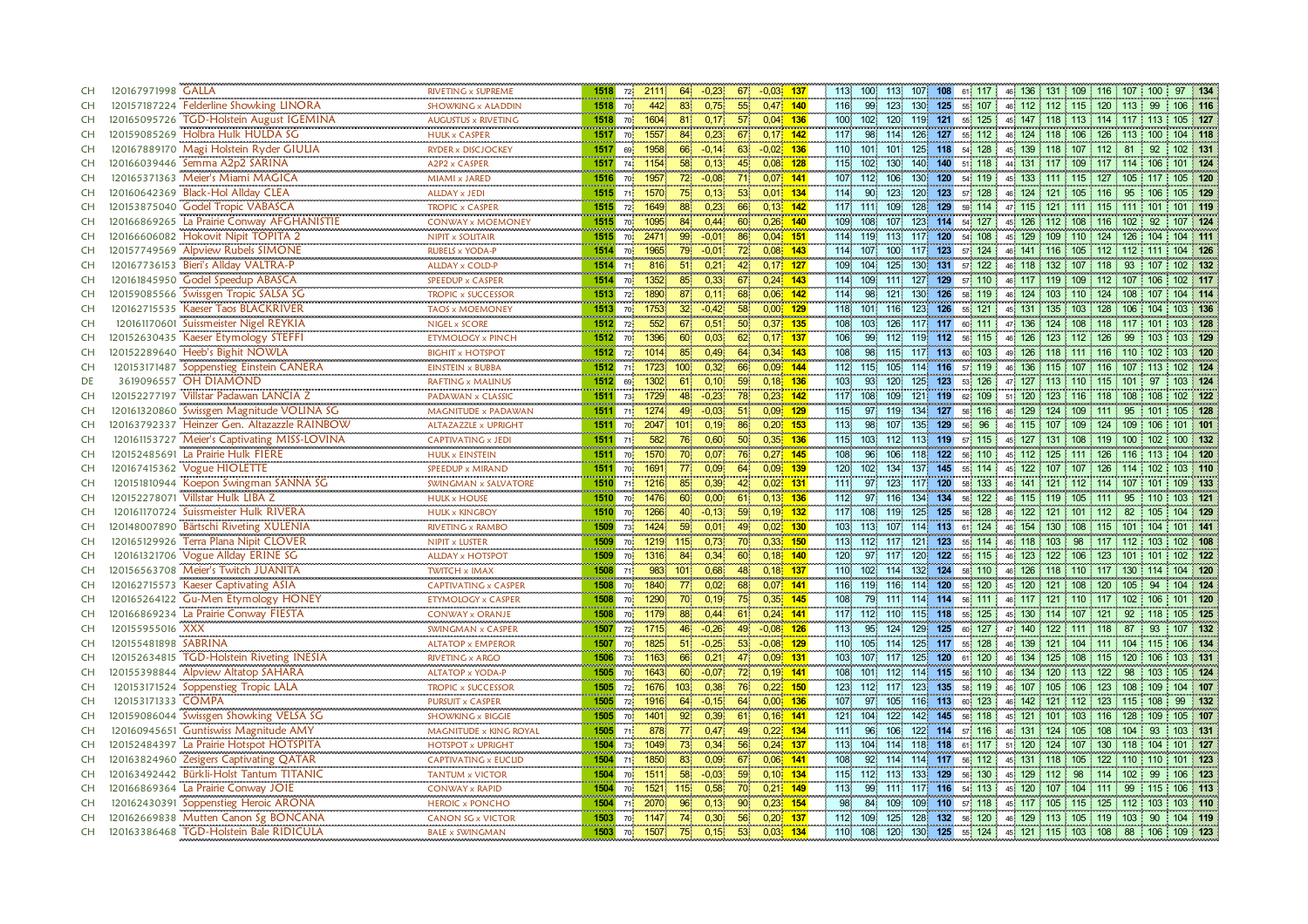| CH        | 120165371448 MISS-LENA<br>LOGISTICS x PONCHO                                                                            | 1503<br>70               | 1952                    | 100 <sup>°</sup> | 0,22              | $0.08$ 146<br>72              |        | 105<br>89               | 112                     | 113 110 | 55 110         | 45 124 114 106 108 107                                        |                             | 95               | 104 118    |
|-----------|-------------------------------------------------------------------------------------------------------------------------|--------------------------|-------------------------|------------------|-------------------|-------------------------------|--------|-------------------------|-------------------------|---------|----------------|---------------------------------------------------------------|-----------------------------|------------------|------------|
| <b>CH</b> | 120157765385 Künzle's Powerhouse OANA<br>POWERHOUSE x COLONEI                                                           | 1502<br>71               | 1327                    | $96^{\circ}$     | 0.47 <sup>°</sup> | 68.<br>$0,26$ 146             |        | 102<br>102              | 102.                    | 116 110 | 57 120         | 47 121 114 112                                                | 123                         | -97              | 105 120    |
| <b>CH</b> | 120165103599 Villstar Taos LAOLA Z<br>TAOS x PACE                                                                       | 1502                     | 826<br>70               | 46               | 0,15              | 42<br>$0,17$ 126              |        | 94<br>100               | 109<br>123              | 108     | 56 122         | 45 133 129 112 119 103                                        |                             | 109              | 100 139    |
| <b>CH</b> | 120163382415 Himeyers Showking BENITA<br>SHOWKING x LETSGO                                                              | 1502                     | 1769<br>70.             | 89               | 0,18              | 73<br>$0,15$ 145              |        | 122<br>106              | 122.                    | 131 136 | 55 109         | 45 115 106 114 127 111 107                                    |                             |                  | 103 107    |
| <b>CH</b> | 120156563937 Meier's Rubels DELIA-RED<br><b>RUBELS x LUCKY</b>                                                          | 1501                     | 1155<br>70              | 63               | 0,18              | 55<br>$0,19$ 134              |        | 105<br>118              | 120.                    |         | 123 117 57 127 | 46 132 113 112 118 94                                         |                             | 105              | 102 125    |
| <b>CH</b> | 120165372018 Meier's Gp-Mystery ESTELLE<br><b>GP-MYSTERY x MODESTY</b>                                                  | 1501<br>$70 \frac{1}{2}$ | 1738                    | 52 <sup>°</sup>  | $-0,20$           | 59<br>$0,02$ 133              |        | 100<br>107              | 122<br>111.             | 117     | 56 122         | 133 125 112 120<br>45                                         |                             | 98<br>86         | 100 131    |
| <b>CH</b> | <br>Wyss Riveting SVENDIA<br>120155570592<br>RIVETING x CASPER                                                          | 1500<br>73               | 1601                    | 68               | 0,04              | $0,08$ 136<br>60              |        | 100 <sup>°</sup><br>108 | 109                     | 122 118 | 61 118         | 46 135 121 107 121 119                                        |                             | 98               | 100 127    |
| <b>CH</b> | Stgen Ronald AROANA SG<br>120161320853<br>RONALD x ALTITUDE                                                             | 1500<br>713              | 1891                    | 42               | $-0,37$           | 56<br>$-0,07$ 129             |        | 114<br>98.              | 122.<br>135             | 137     | 58 128         | 136 115 111 121<br>45 <sup>1</sup>                            |                             | 97<br>100        | 107 126    |
| CH        | 120166281555 Frydom 2020 ALPINA<br>2020 x MOEMONEY                                                                      | 1499                     | 1355<br>70              | 63               | 0,09              | 61<br>0,18                    | $-137$ | 113<br>102              | 123<br>117              | 125     | 55 110         | 46.119<br>127                                                 | $110 -$<br>132 <sub>2</sub> | 94<br>105        | 104 123    |
| CH        | 120166799074 Levanchy Improbable IMPATIANTE<br><b>IMPROBABLE x JOYNESS</b>                                              | 1499<br>70               | 1508                    | 45               | $-0,18$           | 58<br>$0,08$ 132              |        | 99<br>1111              | 105                     | 120 113 | 55 108         | 45 127 135 111 121 110                                        |                             | 110              | 103 135    |
| <b>CH</b> | 120144015127 Hänni Farms Boeing SANIBIA<br><b>BOEING x LUCKY</b>                                                        | 1499                     | 1564<br>70              | 90 <sup>°</sup>  | 0.29              | 84<br>$0.35 - 152$            |        | 116<br>92               | 121<br>114              | 125     | 55 111         | 46 123 100 118 133 99                                         |                             |                  | 104 105    |
| CH        | 120149640232 Himeyers Letsgo BEAUTY<br>LETSGO x SUPERHERO                                                               | 1498                     | 1709<br>73 <sup>1</sup> | 51               | $-0,20$           | $0,14$ 138<br>70              |        | 109 110<br>122          |                         | 123 122 |                | 63 109 47 124 122 104 117 112 110                             |                             |                  | 108 123    |
| <b>CH</b> | 120161320884 Westcoast Admire SKYLLA SG<br>ADMIRE x 31406163280                                                         | 1498                     | 69<br>1067              | 78               | 0,38              | 52 <sub>2</sub><br>$0,19$ 135 |        | 111<br>103 <sub>1</sub> | 122<br>105              | 118     | 54 124         | 45 134 120 107 118 112                                        |                             | 108              | 109 129    |
| <b>CH</b> | 120152289800 NOWIT<br><b>SIMON x HOTSPOT</b>                                                                            | 1497<br>70               | 1026                    | 59               | 0,19              | 62<br>$0,31$ 138              |        | 105<br>118              | 123<br>122              | 125     | 106<br>55      | 46 136 118                                                    | 110 126                     | 115<br>104       | 103 119    |
| <b>CH</b> | 120165116773 Eigenmannshof Showking OANA<br><b>SHOWKING x JEDI</b>                                                      | 1497<br>71               | 1404                    | 53 <sup>°</sup>  | $-0.04$           | 70.<br>$0,26$ 140             |        | 96<br>116.              | 126<br>1111             | 126     | 57 114         | 122 114<br>46                                                 | $111 \t124 \t105$           | 92               | 100 119    |
| <b>CH</b> | ,,,,,,,,,,,,,,,,,,,,,,,,,<br>120148835417 Schlossgut Riveting WELLNES<br>RIVETING x CHIEF<br>,,,,,,,,,,,,,,,,,,,,,,,,,, | 1496<br>73.              | 1614                    | 76               | 0,11              | $0,12$ 139<br>64              |        | 110 116                 | 112                     | 127 122 | 61 128         | 47 135 102                                                    | 97 101 99                   | 105              | 102 118    |
| <b>CH</b> | 120151228558 Noël Letsgo OH-LALA<br>LETSGO x ENFORCER                                                                   | 1496<br>74               | an an a<br>1353         | 56               | 0,02              | 57 <sup>°</sup><br>$0.14$ 134 |        | 120 101                 | 122                     | 120 123 | 63 120         | 47 119 122 103 124 101                                        |                             | 96               | 105 126    |
| <b>CH</b> | 120157187033 Felderline Etymology LAURA<br><b>ETYMOLOGY x HOUSE</b>                                                     | 1496<br>70               | 1173                    | 31               | $-0.19$           | $0,06$ 123<br>44              |        | 94<br>106               | 117<br>131              | 125     | 57 120         | 46 135 130 118 127                                            |                             | 108<br>108       | 101 135    |
| <b>CH</b> | 120153171364 CARLITA<br>$\mathbf{x}$                                                                                    | 1496                     | 72 <sup>1</sup><br>1430 | 76               | 0.20              | 48<br>$0.01$ , 132            |        | 116<br>113              | 118<br>117.             | 122     | 59 127         | 47 136 123 105 131 116                                        |                             | 120              | 103 131    |
| <b>CH</b> | 120156563302 Meier's Etymology CHRIS<br>ETYMOLOGY x SUPREME                                                             | 1496                     | 1627<br>71              | 75               | 0,10              | $0,16$ 142<br>69              |        | 106<br>91               | 108                     | 118 113 | 57 115         | 47 131 114 113 115 111 103                                    |                             |                  | 107 121    |
| <b>CH</b> | 120154568750 Desgranges Hotspot POUTZIE<br>HOTSPOT x WILDWOOD                                                           | 1495                     | 1531<br>72              | 55 <sub>1</sub>  | $-0.07$           | 0,22<br>71                    | $-140$ | 116<br>91.              | 110<br>125              | 121     | 60 113         | 50 112 120                                                    | 116 126                     | -111<br>100      | 104 119    |
| <b>CH</b> | 120149856978 Hokovit Riveting POWERMAID<br><b>RIVETING x ADAGIO</b>                                                     | 1495<br>73               | 1560                    | 92 <sub>1</sub>  | 0,31              | $0,16$ 143<br>66              |        | 111<br>110 114          | 121                     | 122     | 61 116         | 46 122 111 103 107 105                                        |                             | 104              | 103 116    |
| <b>CH</b> | 120158292514 Levanchy Letsgo LETTICE<br>LETSGO x JOYNESS<br>                                                            | 1495<br>73               | 952                     |                  | $-0,19$           | 45<br>0,15                    | $-123$ | 115<br>101              | 137<br>118              | 132     | 122<br>61      | 125<br>129<br>46                                              | 106                         | 91<br>101        | 103 132    |
| <b>CH</b> | 120156151554 Clos Du Praz Arrow GRACIEUSE<br><b>ARROW x CASPER</b>                                                      | 1495<br>70               | 1322                    | 94               | 0,44              | 64<br>$0,23$ 143              |        | 106<br>117              | 119<br>137              | 144     | 55 121         | 46 111 103 106 116 110                                        |                             | 98               | 105 106    |
| CH        | 120155398806 Alpview Altatop ADATOP<br><b>ALTATOP x JEDI</b>                                                            | 1495<br>71.              | 1578                    | 49               | $-0,17$           | 55<br>0,03                    | 131    | 113 103                 | 114                     | 124 124 | 58 123         | 47 133 122 113 123                                            |                             | 97<br>119        | 110 131    |
| CH        | 120131676676 LIVIA<br><b>REDFOX x HOUSE</b>                                                                             | 1495<br>701              | 999                     | 81               | 0.45              | 59<br>$0.29 - 140$            |        | 102 <sub>1</sub><br>85  | 124<br>117              | 119     | 57 112         | 46 117 116                                                    | 103 114 107                 |                  | 100 119    |
| CH        | 120158379062 Villstar Hulk LILIANA Z<br><b>HULK x POWERFUL</b>                                                          | 1495<br>70 <b>i</b>      | 1602                    | 56               | $-0.10$           | $0.19 - 140$<br>-711          |        | 119<br>114              | 109<br>127 <sub>1</sub> | 125     | 56 121         | 46 116 115 108 122                                            |                             | -88              | 104 119    |
| CH        | 120159086105 Swissgen Showking CEDELA SG<br><b>SHOWKING x MOEMONEY</b>                                                  | 1495                     | 1910<br>70              | 68               | $-0,10$           | 0,04 139<br>67                |        | 117<br>107 110          | 135                     | 141     | 55 131         | 45 123 105 110 124 101                                        |                             | 102 <sub>2</sub> | 105 116    |
| <b>CH</b> | 120166281418 Frydom Captivating ARIEGE<br><b>CAPTIVATING x CASPER</b>                                                   | 1495                     | 1690<br><b>70</b>       | 85               | 0,18              | 78<br>$0.24 - 148$            |        | 118<br>108              | 115                     | 124 130 | 55 112         | 45 116 108 106 114 102                                        |                             | 100 <sub>1</sub> | 101 108    |
| <b>CH</b> | 120156554256 Ammann's Showking CALMIRA<br><b>SHOWKING x CASPER</b>                                                      | 1495                     | 1827<br><b>70</b>       | 74               | 0,00              | 84<br>0,25 149                |        | 119<br>98               | 113.                    |         | 127 127 57 120 | 46, 107, 102, 112, 126, 95                                    |                             | 100              | 100 106    |
| <b>CH</b> | 120161845783 Godel Captivating ATILITY<br><b>CAPTIVATING x CASPER</b>                                                   | 1495                     | 1957<br>70              | 89               | 0,10              | 67<br>$0,02$ 142              |        | 108<br>105              | 116                     | 112 114 | 56 114         | 45 127 121 110 119 110                                        |                             | 88               | 101 121    |
| <b>CH</b> | 120169007275 Guntiswiss Magnitude WONITUDE<br><b>MAGNITUDE x SCORE</b>                                                  | 1495<br>71               | 1580                    | 104              | 0,44              | 58<br>$0.06$ 141              |        | 111<br>94               | 122<br>124              | 125     | 57 114         | 46 125 113 113 114                                            |                             | 106<br>95        | 104 115    |
| <b>CH</b> | 120166869289 La Prairie Conway ARTEMIS<br><b>CONWAY x SELFIE</b>                                                        | 1495<br>70               | 987                     | 75               | 0,39              | 60<br>0,31 139                |        | 118 110                 | 113<br>109              | 119     | 55 115         | 45 122 124 104 116 77                                         |                             | 116              | 101 126    |
| <b>CH</b> | 120157187187 Felderline Sandman LOUU Z<br>SANDMAN x RIVETING                                                            | 1495<br>70               | 1230                    | 69               | 0,21              | 58<br>$0,20$ 137              |        | 111<br>107 109          | 122                     | 120     | 54 114         | 45 125 124                                                    | 117 130 103                 | 95               | 101 125    |
| <b>CH</b> | 120164762124 La Vignetta Hulk ALHAMBRA<br><b>HULK x REDROCK</b>                                                         | 1495<br>70               | 1240                    | 52 <sub>1</sub>  | 0.02              | 53<br>$0,14$ 131              |        | 112.<br>96              | 104<br>126              | 122     | 55 121         | 46 121 130 113 129                                            |                             | 102<br>110       | 104 132    |
| <b>CH</b> | 120166494696 Heeb's Powerful QUADIRA<br>POWERFUL x REDROCK                                                              | 1495                     | 1656<br>73 <sup>1</sup> | 51               | $-0,17$           | 58<br>$0,03$ 132              |        | 111<br>102 <sub>1</sub> | 108<br>121              | 112     | 61 116         | 50 134 125 115 124 113 118                                    |                             |                  | 104 132    |
| <b>CH</b> | 120152337051 ARIE<br>SKYWALKER x SALVATORE                                                                              | 1494                     | 1731<br>75              | 64               | $-0,07$           | 63<br>$0,06$ 136              |        | 96<br>111               | 115.                    | 119 119 | 63 116         | 51 127 122 121 128 99                                         |                             | 105              | 100 125    |
| <b>CH</b> | 120152485684 La Prairie Hulk HILKIA<br><b>HULK x EINSTEIN</b>                                                           | 1494                     | 70<br>1429              | 40               | $-0,20$           | $0,17$ 134<br>63              |        | 95<br>113.              | 106                     | 119 116 | 56 119         | 46 124 128                                                    | 109 127 109                 | 106              | 102 131    |
| <b>CH</b> | 120166869241 La Prairie Captivating JUNGLE<br>CAPTIVATING x SAMARITAN                                                   | 1494                     | 1099<br>70              | 94               | 0,55              | 56<br>$0.22$ 140              |        | 106<br>106              | 120.                    | 111 117 | 55 111         | 45 128 123                                                    | 103 114 111                 | 94               | 103 123    |
| <b>CH</b> | 120153469768 Maryson Discjockey MALOYA SG<br><b>DISCJOCKEY x BANDARES</b>                                               | 1493<br>71               | 659                     | 67               | 0,46              | 40<br>$0,21$ 129              |        | 111<br>96               | 117.<br>139             | 134     | 127<br>59.     | 47 127 115                                                    | 105 110                     | 92<br>109        | 103 124    |
| CH        | 120155133407 ROZALLA<br>RIVETING x MAGICTOUCH                                                                           | 1493                     | 1559<br>72              | 63               | 0,00              | 69<br>$0,19$ 140              |        | 105<br>100 111          |                         | 118 111 | 61 107         | 46 129 117 107 109 113                                        |                             | 110              | 99<br>122  |
| CH        | <b>Eigenmannshof Haland VICTORIA</b><br>120165116728<br>HALAND x COLD-P                                                 | 1493<br>70               | 1500                    | 62 <sup>1</sup>  | 0,01              | $0,15$ 137<br>63              |        | 121<br>101              | 110<br>119              | 124     | 56 122         | 46 119<br>123                                                 | 108 131                     | 111<br>101       | 125<br>101 |
| CH        | <b>TGD-Holstein Augustus BONDGIRL</b><br>120165095610<br>AUGUSTUS x SWINGMAN                                            | 1493<br>69               | 1871                    | 59 <sup>°</sup>  | $-0.18$           | 62.<br>$0,00$ 135             |        | 116 103                 | 121.                    | 127 131 | 54 119         | 45 136 116 116 123 100 101                                    |                             |                  | 106 121    |
| CH        | 120153171197 Soppenstieg Riveting CHIA<br><b>RIVETING x CASPER</b>                                                      | 1492                     | 73<br>1261              | $75^{\circ}$     | 0.26              | 58<br>0.181                   | 137    | 122<br>109              | 1111<br>123             | 130     | 61 128         | 46 119 117                                                    | 99 112 105                  | -97              | 103 123    |
| CH        | 120163259991 GAWA<br>LAWSON x MODESTY                                                                                   | 1492                     | 539<br>72 <sub>1</sub>  | 59               | 0,42              | $0,34$ 132<br>48              |        | 113<br>105              | 117                     | 111 111 | 61 116         | 48 132 130 112 121 109 107                                    |                             |                  | 107 133    |
| CH        | 120161153116 Meier's Prince ELISA<br>PRINCE x MODESTY                                                                   | 1492                     | 1227<br>71 <sup>1</sup> | 97               | 0,52              | 64<br>$0,26$ 144              |        | 109 115<br>108          | 104                     | 104     | 58 115         | 46 125 117 110 121 95                                         |                             | 101              | 105 122    |
| CH        | 120158525773 Bärtschi Fleury ZULENIA<br><b>FLEURY x RAMBO</b>                                                           | 1492<br>71.              | 1303                    | 94               | 0,45              | 53<br>$0,11$ 138              |        | 109<br>101 114          | 125                     | 124     | 57 109         | 46 129 118 110 126 113 106                                    |                             |                  | 103 120    |
| CH        | Vogelsang A2p2 ADONIA<br>120161341551<br>A2P2 x JEDI<br>                                                                | 1492                     | 1461<br>70              | 85               | 0,28              | 51<br>0,03                    | 135    | 117<br>107              | 106<br>125              | 127     | 57 121         | 46 132<br>122                                                 | 105 111                     | 102<br>102       | 127<br>104 |
| <b>CH</b> | 120165103674 Villstar Hulk ODULA<br><b>HULK x NEVER AGAIN</b>                                                           | 1492<br>70               | 2150                    | 54               | $-0,35$           | 80<br>0,09                    | 142    | 103<br>113              | 109<br>121              | 121     | 55 112         | 46 115 118 107 122                                            |                             | 102 114          | 107 118    |
| <b>CH</b> | 120165802126 Rhein-Valley Improbable ARINKA<br><b>IMPROBABLE x KING ROYAL</b>                                           | 1492<br>70               | 1344                    | 52 <sup>2</sup>  | $-0.03$           | 50 <sup>°</sup><br>0,06       | $-129$ | 114<br>93               | 116<br>119              | 122     | 56 119         | 45 133 131                                                    | 105 114 100                 | 111              | 108 133    |
| <b>CH</b> | 120166869487 La Prairie Conway WEISSHORN<br><b>CONWAY x SUPREME</b>                                                     | 1492<br>70               | 706                     | 98               | 0.79.             | 65<br>$0.47$ 147              |        | 114 112 104             |                         |         | 106 110 56 115 | 45 119 122 108 113 106 102                                    |                             |                  | 106 121    |
| CH        | 120156138159 Hitus Hotspot MILUMIL<br><b>HOTSPOT x UPRIGHT</b>                                                          | 1491 73 1010             |                         | 42               | 0,01              | 54<br>$0.23$ 131              |        |                         |                         |         |                | 115 109 116 117 118 62 115 51 122 131 109 130 105 113 105 132 |                             |                  |            |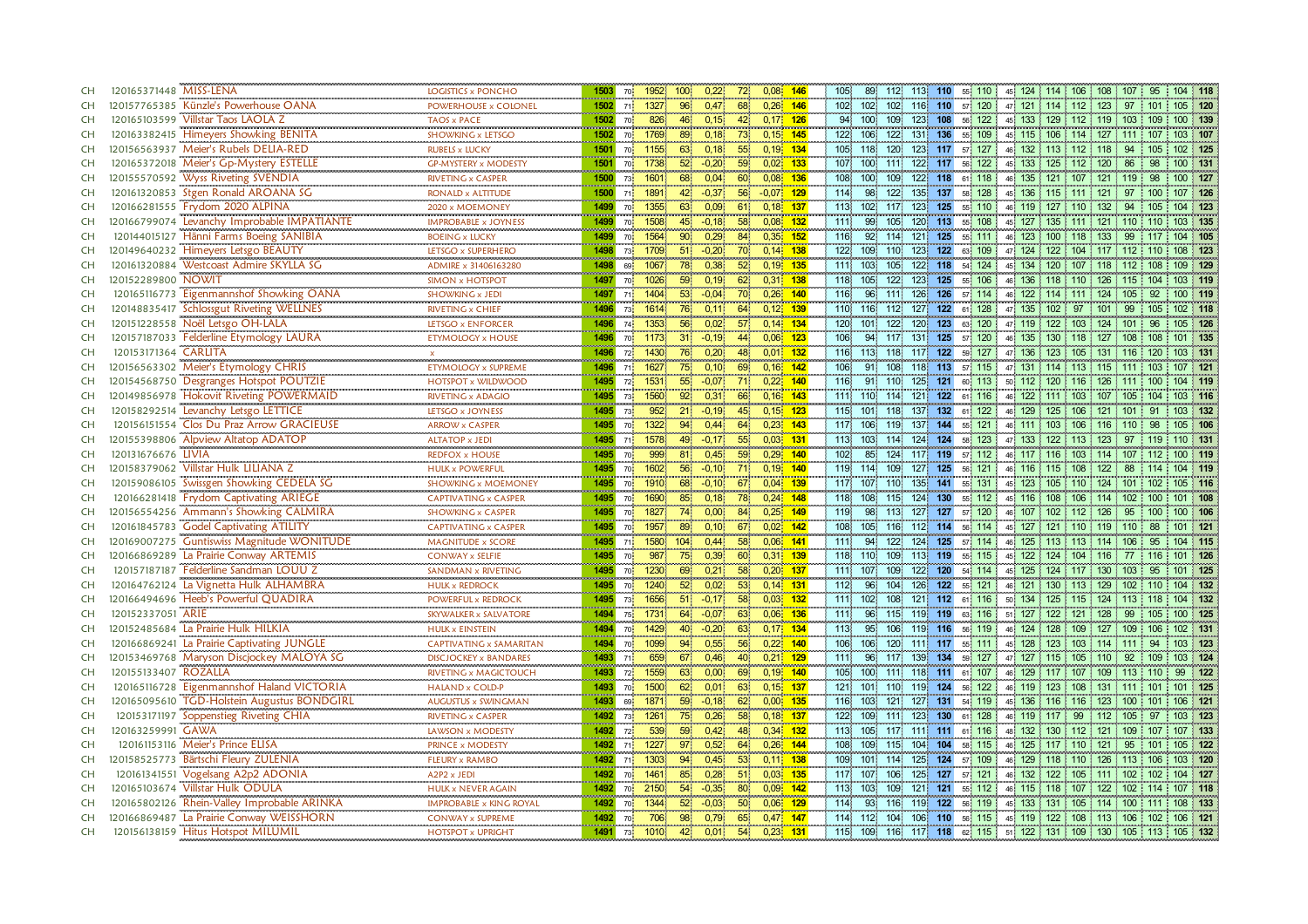| CH        | 120152289602 Heeb's Musa QUERI                                                 | MUSA x 1STCLASS               | 1491                            | 73.                               | 697                       | $75^{\circ}$     | 0,53              | 46              | $0,26$ 133   | 104              | 96.              | 103  | 120 114                 | 62 123         |                                                         |                    | 47 133 120 113 114 103           |      | $104$ 101 132 |           |
|-----------|--------------------------------------------------------------------------------|-------------------------------|---------------------------------|-----------------------------------|---------------------------|------------------|-------------------|-----------------|--------------|------------------|------------------|------|-------------------------|----------------|---------------------------------------------------------|--------------------|----------------------------------|------|---------------|-----------|
| CH        | 120159038609 Flu Farm Magnitude DIAVOLA                                        | MAGNITUDE x MARQUEE           | 1491                            | 72 <sup>1</sup>                   | 1294                      |                  | $-0,17$           | 29              | $-0.15$ 116  | 1111             | 96               | 113. |                         | 121 114 58 124 |                                                         |                    | 46 143 145 112 123 111 102       |      |               | 104 150   |
| <b>CH</b> | 120165103612 Villstar Taos LAFINA                                              | <b>TAOS x AVANCE</b>          | 1491                            | 701                               | 2401                      |                  | $-0,22$           | 64              | $-0.15$ 137  | 115.             | 99               | 104  | 128<br>127              | 55 112         |                                                         |                    | 45 122 126 100 115 116           | 110  |               | 106 124   |
| <b>CH</b> | 120149670437 Drognens Mark MIKADO                                              | <b>MARK x PRIZIM</b>          | 1490                            | 72 <sub>1</sub>                   | 1207                      | 68               | 0,21              | 60              | $0,22$ 137   | 114              | 104 110          |      | 108<br>113              | 59 125         |                                                         |                    | 46 130 121 115 125 77            |      | 109           | 102 130   |
| <b>CH</b> | 120155002826 Gislers Riveting RIA                                              | RIVETING x JEDI               | 1490                            | 73                                | 712                       | 40               | 0,12              | 38              | $0,16$ 123   | 106              | 103              | 114. | 117 113                 | 62 121         |                                                         |                    | 47 135 136 100 110 102 104       |      |               | 102 142   |
| <b>CH</b> | 120154202364 Trent-Way-Js Mark DAISY SG                                        | <b>MARK x KING ROYAL</b>      | 1490                            | $\begin{array}{c} 72 \end{array}$ | 1836                      | 98               | 0,25              | 64              | $0.04 - 142$ | 121              | 105              | 110  | 124<br>134              | 58 100         |                                                         |                    | 47 130 121 110 114 121           |      | 108           | 103 116   |
| <b>CH</b> | 120152485264 La Prairie Rubels PITCHINA                                        | <br><b>RUBELS x BANDARES</b>  | 1490                            | 71.                               | 1322                      | 103 <sub>1</sub> | 0,55              | 60              | $0,18$ 143   | 109              | 103              | 111. | $119$ 123               | 57 114         | 46 126 114                                              |                    | 106 114 112 109                  |      |               | 102 118   |
| <b>CH</b> | 120152486032 La Prairie Flashback SUNBACK                                      | <b>FLASHBACK x GLOBANE</b>    | 1490                            | 70                                | 718                       | 95 <sub>1</sub>  | 0,75              | 60              | $0,41$ 144   | 113              | 103              | 109  | 122<br>123              | 55 119         |                                                         | 45 108 114 105 99  |                                  | 105  | 111           | 106 115   |
| <b>CH</b> | 120163492398 Bürkli-Holst Doral DORINA                                         | <b>DORAL x MARK</b>           | 1490                            | 70 <mark>.</mark>                 | 540                       | 58.              | 0,41              | 45              | $0,31$ 131   | 120              | 97               | 122  | 124<br>132              | 54 117         | 45                                                      | 120 128            | 105 120                          | 91   | 101           | 104 127   |
| <b>CH</b> | 120152486070 La Prairie Hulk DORA                                              | <b>HULK x HOTSPOT</b>         | <b>Harakan Maria Ba</b><br>1490 | 70                                | <b>CONTRACTOR</b><br>1405 |                  | $-0,18$           | 64              | $0,19$ 135   | 107              | 93               | 124  | 122<br>121              | 55 113         |                                                         |                    | 46, 124, 122, 109, 120, 104, 112 |      |               | 103 122   |
| <b>CH</b> | 120152289480 Heeb's Solitair DIRINA P                                          | SOLITAIR x GALAHAD            | 1489                            | 711                               | 1868                      | 73.              | $-0.02$           | 73 <sup>°</sup> | $0,12$ 143   | 101              | 104              | 104  | 106<br>1111             | 59 118         | 47 <sup>1</sup>                                         | 123 119 118 125    |                                  | 96   |               | 108 123   |
| <b>CH</b> | 120155398677 Alpview Bundle HOLLANDA                                           | <br><b>BUNDLE x BOURBON</b>   | 1489                            | 71.                               | 1096                      | 107 <sup>1</sup> | 0,70              | 64              | $0,31$ 146   | 118              | 108              | 114  | 124<br>123              | 58 107         |                                                         |                    | 46 118 108 112 122 109           |      | 103           | 104 110   |
| <b>CH</b> | 120155113850 Flu Farm Etymology DYNAMIC                                        | ETYMOLOGY x MARQUEE           | 1489                            | 71                                | 1459                      | 50 <sub>1</sub>  | $-0,10$           | 53              | $0,05$ 130   | 108              | 102 <sub>1</sub> | 111. | 120<br>118              | 57 120         | 46 139                                                  |                    | 128 116 121 100                  |      | 109           | 103 133   |
| <b>CH</b> | 120162596011 La Waebera Showking CASSIS                                        | <b>SHOWKING x MOEMONEY</b>    | 1489                            | 70                                | 1404                      | 85               | 0,31              | 55              | $0,09$ 137   | 1111             | 97               | 118  | 126<br>128              | 55 117         | 45 126 114                                              |                    | 108 125                          | 108  | 86            | 101 119   |
| DE        | 3630627549 RR LIQUID                                                           | <b>COPYRIGHT x STYX</b>       | 1489                            | 70                                | 3068                      | 108              | $-0,16$           | 83.             | $-0,18$ 149  | 115              | 110              | 124  | 122<br>126              | 55 114         | 46                                                      | 123 94             | 111 120 106 112                  |      |               | 104 103   |
| CH        | Wyss Magnitude DIVA<br>120160713007                                            | <br>MAGNITUDE x BIGGIE        | 1489                            | 71                                | 1196                      | 82               | 0,38              | 48.             | $0,10$ 134   | 112              | 99               | 115  | 129 126                 | 57 120         |                                                         |                    | 46 124 115 109 116 104           | 103  |               | $104$ 123 |
| CH        | 120159277893 Stilli Farm Showking SHALLY                                       | <b>SHOWKING x EXTREME</b>     | 1489                            | 70                                | 1530                      | 64               | 0,02              | 52 <sub>2</sub> | $0,02$ 132   | 113              | 103              | 119  | 129<br>126              | 56, 119        |                                                         |                    | 46 128 118 112 115 100           | 101  |               | 101 124   |
| CH        | 120159085702 JANKA SG                                                          | ADMIRE x 31406163280          | 1489                            | 69                                | 934                       | 104 <sup>1</sup> | 0.74              | 49              | $0.20$ 138   |                  | 104 106          | 118  | 126<br>123 <sup>1</sup> | 54 121         | 45 128 110                                              |                    | 110 125                          | -126 |               | 106 118   |
| <b>CH</b> | 120156563951 Meier's Acura QUESTINA                                            | <b>ACURA x CASPER</b>         | 1488                            | 72                                | 1009                      |                  | 0.57              | 66              | $0.37$ 145   | 115.             | 100              | 107  | 108<br>107              | 59 110         | 46 116                                                  | 120                | 105 119                          | 116  | 100           | 101 120   |
| CH        | 120157187156 Felderline Captivating LAURI                                      | <b>CAPTIVATING x HOUSE</b>    | 1488                            | 70 <sub>1</sub>                   | 1826                      | 59 <sup>°</sup>  | $-0.16$           | 53              | $-0.08$ 130  | 109              | 99               | 123  | 126<br>131              | 56 113         | 45 130                                                  | 127 117 124        |                                  | 108  | 100           | 101 126   |
| CH        | 120162238935 Mountainfarm Fleury ULYSSA                                        | FLEURY x KINGPIN<br>          | 1488<br>an an an a              | $70\frac{1}{2}$                   | 545                       | 39 <sup>°</sup>  | 0,20              | 27 <sup>°</sup> | $0,10$ 118   | 115.             | 114              | 124  | 138<br>138              | 56 125         | 139<br>46                                               | 126                | 107 120 118                      |      | 102           | 107 135   |
| CH        | 120153170978 Soppenstieg Poncho ARIANNE                                        | PONCHO x GUARANTEE            | 1487                            | 72                                | 595                       | 37               | 0,15              | 30 <sup>°</sup> | $0,12$ , 119 | 100              | 88               | 114  | 125 117                 | 59 119         | 46 132                                                  |                    | 140 117 126                      | 99   | 90            | 104 143   |
| <b>CH</b> | 120162429623 Soppenstieg Aristocrat CHENA<br>120161845745 Godel Speedup ASPEED | <b>ARISTOCRAT x NOBLE</b>     | 1487                            | 72 <sup>1</sup>                   | 2218                      | 79               | $-0.11$           | 75<br>0.01      | 143          | 121              | 105              | 108  | 124<br>126              | 121<br>58.     | 126<br>46                                               | 109                | 110 128                          | 106  | 107           | 101 115   |
| CH        |                                                                                | <b>SPEEDUP x VICTOR</b>       | $\frac{1}{1487}$                | 70                                | 1086                      |                  | 0,04              | 48              | $0,14$ 129   | 110              | 107              | 117  | 125<br>129              | 126<br>56.     | 129<br>46                                               | 122 108 122        |                                  | 99   |               | 102 130   |
| <b>CH</b> | 120161153833 Meier's Monument KESSINA                                          | MONUMENT x THE ANSWER         | 1487                            | 71                                | 1686                      |                  | 0,16              | 65              | $0,10$ 141   | 107              | 94               | 104  | 104 103                 | 98<br>56       |                                                         |                    | 46 126 132 103 113 119           | 113  |               | 100 129   |
| <b>CH</b> | 120165372131 Meier's Speedup CELESTE                                           | SPEEDUP x BUNDLE<br>          | 1487                            | 70                                | 1457                      | 88               | 0.32 <sup>1</sup> | 59              | $0.12$ 139   | 118              | 105              | 113  | 129<br>131              | 55 116         | 45 <sup>1</sup>                                         | 123 112 110        | 122                              | 116  |               | 105 116   |
| <b>CH</b> | 120158525445 Bärtschi Riveting YELLENA                                         | RIVETING x FLAME              | 1486                            | 72 <sup>1</sup>                   | 475.                      | 79.              | 0,68              | 37.<br>0,25     | 130          | 106              | 101              | 114. | 113<br>112              | 61 122         |                                                         | 46 129 128 105 108 |                                  | -84  | 104           | 105 135   |
| <b>CH</b> | 120152277746 Villstar Moemoney LORIANA Z                                       | MOEMONEY x GALAHAD            | 1486                            | 74                                | 996                       | 71.              | 0,34              | 60              | $0,30$ 139   | 107              | 118              | 109  | 106<br>111              | 62 129         |                                                         |                    | 50 128 119 109 128 98            |      | 101           | 102 129   |
| <b>CH</b> | 120161129579 Frydom Magnitude OUESSANE                                         | MAGNITUDE x BIGGIE            | 1486                            | 71                                | 1945                      | 89               | 0,11              | 63              | $-0.01$ 140  | 113              | 101              | 108  | 119<br>118              | 58 119         |                                                         |                    | 46 142 110 105 111 112           |      | 93            | 103 122   |
| <b>CH</b> | 120153171623 Soppenstieg Aristocrat CHASSTY                                    | <b>ARISTOCRAT x CASPER</b>    | 1486                            | 71.                               | 1622                      | 74.              | 0,09              | 61              | $0,08$ 137   | 113              | 92               | 100  | 130 124                 | 59 134         |                                                         |                    | 46 128 108 106 113 89            |      | 106           | 102 122   |
| <b>CH</b> | 120158408311 Hokovit Nipit NIPITA PP1                                          | <b>NIPIT x SOLITAIR</b>       | 1486                            | 69                                | 2056                      | 61               | $-0.23$           | 74              | $0,07$ 141   | 111              | 113              | 118  | 113<br>117              | 54 123         |                                                         |                    | 45 125 112 110 128 110           |      | 107           | 103 120   |
| <b>CH</b> | 120168660457 Blum-Holstein Speedup RONJA                                       | SPEEDUP x UPRIGHT             | 1486                            | 71                                | 733                       | 69               | 0,44              | 33 <sup>°</sup> | $0,10$ 125   | 106              | 96               | 112  | 111<br>117              | 57 123         | 46 132 134                                              |                    | 109 132 116                      |      | 95<br>105     | 140       |
| <b>CH</b> | 120165741982 La Sionge Speedup LEGENDE                                         | SPEEDUP x GALAHAD             | 1486                            | 71                                | $1301$                    | 6 <sup>1</sup>   | 0,09              | 58              | $0,17$ 135   | 113              | 118              | 114  | 121<br>116              | 57 126         |                                                         | 46 123 119 110 129 |                                  | 100  | 114           | 105 127   |
| <b>CH</b> | 120156563968 Meier's Riveting MIRENA                                           | RIVETING x CASPER             | 1485                            | 72                                | 1804                      | 61               | $-0,13$           | 70              | $0,11$ 139   | 114              | 102              | 99   | 122<br>124              | 61 115         | 46 128 120                                              |                    | 106 119 109                      |      | -99<br>98     | 122       |
| <b>CH</b> | 120152484908 La Prairie Riveting BROTINGA                                      | RIVETING x BRODY              | 1485                            | 73                                | 1094                      | $24^{\circ}$     | $-0,23$           | 47              | $0,12$ 124   | 105              | 98               | 117  | 118 114                 | 62 128         |                                                         |                    | 47 141 128 113 117 94            |      | 97<br>98      | 139       |
| <b>CH</b> | 120166667335 Black-Hol Holocron HUYEN                                          | <b>HOLOCRON x MODESTY</b>     | 1485                            | 70                                | 1829                      | 83               | 0,10              | 78              | $0,19$ 147   | 107              | 85               | 108  | 120 117                 | 55 105         |                                                         |                    | 45 121 112 113 121 115           |      | 99            | 105 112   |
| CH        | 120161943090 WISLA                                                             | CAPTIVATING x UPRIGHT         | 1484                            | 70                                | 440                       | 67               | 0,57              | 49              | $0,40$ 135   | 120              | 121              | 118  | 122<br>130              | 57 122         |                                                         |                    | 45 116 119 105 123 102           |      | -87           | 103 123   |
| CH        | 120166281517 Frydom Showking LOREALE                                           | <b>SHOWKING x CASPER</b>      | 1484                            | 70 <sub>1</sub>                   | 1872                      | 64               | $-0,12$           | 74              | $0,13$ 142   | 112              | 105              | 116  | 132<br>128              | 55 114         |                                                         |                    | 46 112 103 105 105 97            |      | 94            | 102 110   |
| CH        | 120150740976 Künzle's Letsgo BLANCA                                            | LETSGO x KING ROYAL           | 1483                            | 74                                | 914                       | 72.              | 0,39              | 46              | $0,18$ 132   | 115              | 105              | 127. | 127<br>130              | 63 116         | 47 123 117                                              |                    | 104 113 94                       |      | 98            | 100 121   |
| CH        | 120146322957 Alpview Riveting DRIVE                                            | <b>RIVETING x RUBICON</b>     | 1483                            | 73                                | 533                       | 59               | 0,43              | 41              | $0,27$ 129   | 117              | 118              | 124  | 118<br>118              | 62 116         | 46 144                                                  | 123                | 104 116                          | 94   | 107           | 108 130   |
| CH        | 120155317425 Saetteli Etymology WEDA                                           | ETYMOLOGY x GALAHAD           | 1483                            | 70 <sub>1</sub>                   | 1183                      |                  | $-0.02$           | 45              | $0.07$ 127   | 113              | 101              | 119  | 127<br>123              | 55 124         | 46 130 121                                              |                    | 110 132                          | 100  | 108           | 102 131   |
| <b>CH</b> | 120153171241 Soppenstieg Kenobi ARISTA                                         | <b>KENOBI x GUARANTEE</b><br> | 1483                            | 73 <sup>1</sup>                   | 1584                      |                  | $-0,24$           | 73 <sub>1</sub> | $0,22$ 139   | 102 <sub>1</sub> | 85               | 99   | 114<br>109              | 61 110         | 120<br>48                                               | 126                | 120<br>123                       | 99   | 112           | 103 128   |
| CH        | 120163792344 Heinzer Gen. Altazazzle GALIYA                                    | <b>ALTAZAZZLE x CHIEF</b>     | 1483                            | 70                                | 921                       | 1111             | 0,83              | 56              | $0.29$ 143   | 111              | 106              | 118. | 125<br>128              | 56, 104        |                                                         |                    | 46 115 113 108 119 121           | 110  |               | 104 110   |
| DE        | 1238609042 SH JUMPER                                                           | <b>BELLROY x CAMERON</b>      | 1483                            | 701                               | 2386                      | 89               | $-0.08$           | 104             | $0.26$ 159   | 115.             | 95               | 111. | 108<br>109              | 55 102         | 46 119                                                  | 98                 | $114$ 123 110                    |      | 108           | 105 100   |
| CH        | 120161906781 Levanchy Improbable FOFOLLE                                       | <b>IMPROBABLE x RIVETING</b>  | 1483                            | 70 <sub>1</sub>                   | 1436                      | 68               | 0,11              | 61              | $0,15$ 137   | 116              | 103              | 109  | 123<br>122              | 55 117         | 45 132 116                                              |                    | 104 114 109 114                  |      |               | 106 122   |
| CH        | 120155338215 PARIS                                                             | <b>HOTSPOT x RODANAS</b>      | 1482                            | 74                                | 403                       | 74               | 0,67              | 49              | $0,41$ 136   | 104              | 88 110           |      | 114<br>107              | 63 117         | 51 122 122                                              |                    | 106 116 99                       |      | 100           | 103 128   |
| CH        | 120161301371 Leerütihof Durable DOLLY                                          | <b>DURABLE x BOSS</b>         | 1482                            | 70                                | 1607                      | $72^{\circ}$     | 0,07              | 68              | $0,16$ 141   | 110              | 94 111           |      | 117 113                 | 55 108         | 47 122 117                                              |                    | 116 128                          | 109  | 105           | 103 119   |
| CH        | 120160991160 Major Jazz ROSALIE                                                | <b>JAZZ x EINSTEIN</b>        | 1482                            | 70                                | 1980                      | 63 <sup>1</sup>  | $-0.18$           | 71              | $0,06$ 140   | 111              | 98               | 109  | 120<br>122              | 56 125         | 45 108                                                  | 115                | 110 115                          | 97   | 106           | 106 120   |
| <b>CH</b> | 120165116827 Eigenmannshof Magnitude KIMBERLEY                                 | <b>MAGNITUDE x VICTOR</b>     | 1482                            | 71                                | 2103                      | 50 <sup>°</sup>  | $-0,37$           | 61<br>$-0,09$   | 132          | 118              | 95               | 111. | 131<br>126              | 126<br>57      |                                                         | 46 132 114 109 121 |                                  | 98   | 96            | 102 124   |
| <b>CH</b> | 120163492381 Bürkli-Holst Showking SHOWDREAM                                   | <b>SHOWKING x RANDALL</b>     | 1482                            | 71                                | 1968                      | 104              | 0,26              | 73              | $0.08$ 147   | 114              | 104 108          |      | 131<br>131              | 57 110         | 46 113 102                                              |                    | 111 124 101                      |      | 1101          | 102 106   |
| <b>CH</b> | 120152484878 CHINA                                                             | <b>EINSTEIN x LINCOLN</b>     | 1481                            | 73                                | 831                       | 59               | 0.28              | 52<br>0.28      | 133          | 109              | 94 116           |      |                         | 113 116 61 119 |                                                         |                    | 49 111 129 97 109 99             | 103  |               | 109 129   |
| <b>CH</b> | 120160039725 C-W-S Tropic AMBER                                                | <b>TROPIC x CASPER</b>        | 1481 72                         |                                   | 1161                      | 88               | 0,45              | 69              | $0.34$ 146   | 1111             |                  |      |                         |                | 97 117 127 132 59 116 47 118 103 106 120 119 88 105 106 |                    |                                  |      |               |           |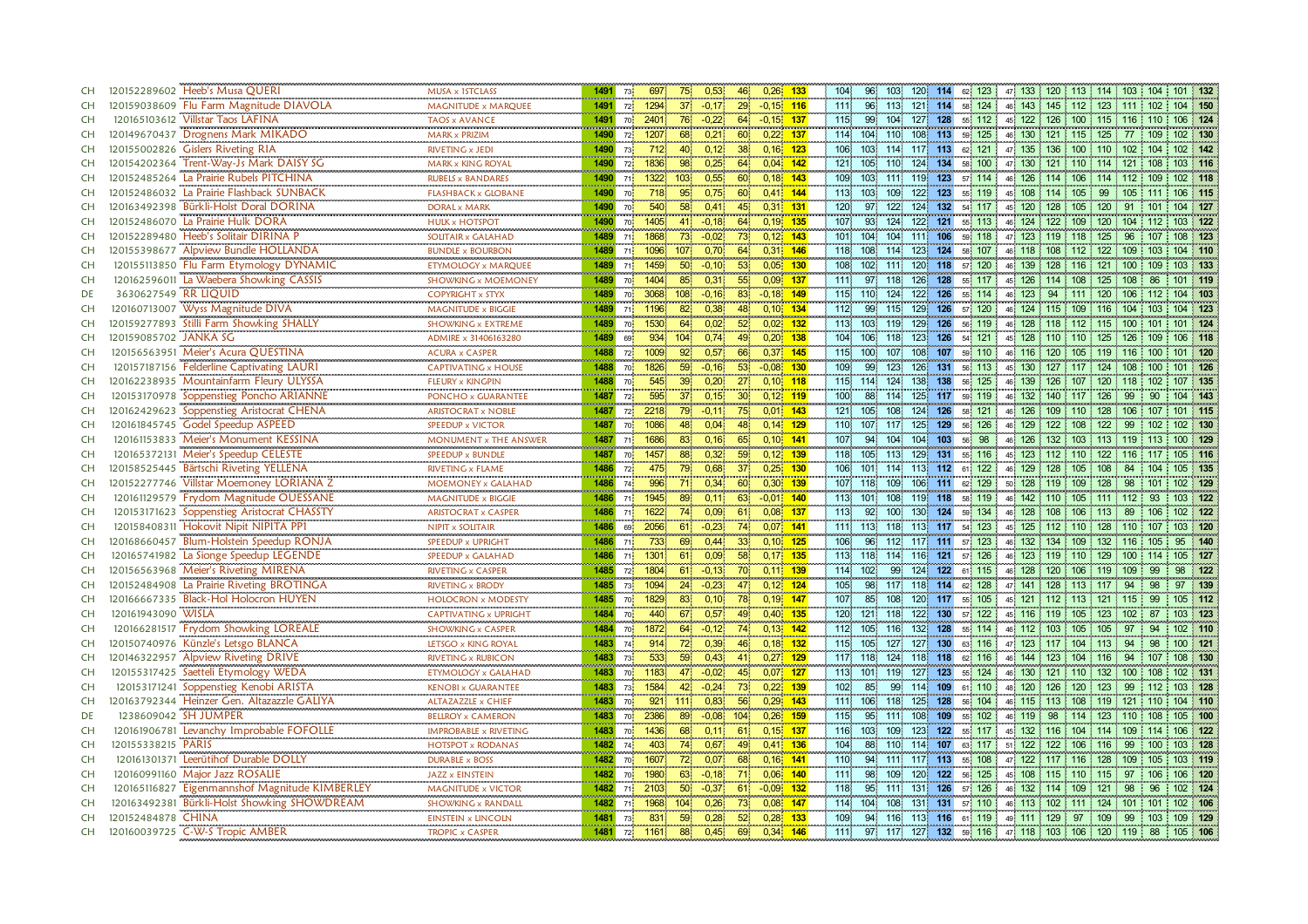| <b>CH</b> | 120161153345 Meier's Hulk CINDYA               | <b>HULK x HOTSPOT</b>                                         | 1481             | 70              | 1944            | 78.                                     | 0,00              | 77              | $0.14$ 145    |     | 118<br>106              | 120              | 116              | 120     | 56 119                 |                        |                    |           | 46 122 101 108 125 104     | 108       | 104 111                                                  |
|-----------|------------------------------------------------|---------------------------------------------------------------|------------------|-----------------|-----------------|-----------------------------------------|-------------------|-----------------|---------------|-----|-------------------------|------------------|------------------|---------|------------------------|------------------------|--------------------|-----------|----------------------------|-----------|----------------------------------------------------------|
| CH        | 120166869081 La Prairie Captivating LECAIRE    | CAPTIVATING x DOORMAN                                         | 1481             | 70              | 1260            |                                         | $-0.15$           | 58.             | $0,18$ 131    |     | 102 <sub>1</sub><br>114 | 115.             | 114              | 117     | 56 118                 |                        | 46 120 130 110 116 |           | 88                         |           | 99<br>131                                                |
| <b>CH</b> | 120161844021 Blum-Holstein Showking ROULETTE   | <b>SHOWKING x UPRIGHT</b>                                     | 1481             | 711             | 1255            | 79.                                     | 0,31              | 50 <sup>°</sup> | $0.09$ 134    |     | 111.<br>97              | 109              | 126              | 123     | 57 113                 |                        | 46 125 123 111 125 |           | 102                        | 105       | 94 124                                                   |
| <b>CH</b> | 120152289503 Heeb's Discjockey MELISSA         | <b>DISCJOCKEY x GALAHAD</b>                                   | 1480             | 72.             | 1289            | 65                                      | 0,14              | 62              | $0.21$ 138    |     | 116                     | 107 108          |                  | 124 119 | 60 117                 |                        |                    |           | 47 128 114 108 121 91      | 101       | 105 121                                                  |
| <b>CH</b> | 120155398318 Alpview Husky QUOTA               | <b>HUSKY x APPLICABLE</b>                                     | 1480             | 73              | 1699            | 65                                      | $-0,04$           |                 | 51 - 0,05 131 |     | 111                     | 96 111           |                  | 126 122 | 62 113                 |                        |                    |           | 48 129 123 107 108 100     | 102       | 104 128                                                  |
| <b>CH</b> | 120153171210 Soppenstieg Riveting CHILA        | <b>RIVETING x CASPER</b>                                      | 1480             | 73              | 1386            | 51                                      | $-0.06$           | 51              | 0,06          | 129 | 108<br>116              | 112 <sub>1</sub> | 129              | 128     | 61 124                 | 46 129                 | 122                | 105 121   | 99                         | 94        | 103 127                                                  |
| <b>CH</b> | 120144014878 Hänni Farms Hulk MELANIE RAE      | <br><b>HULK x RUSTY-RED</b>                                   | 1480             | 70              | 1890            | 77 <sub>1</sub>                         | 0,00              | 66              | 0,04 140      |     | $114$                   | $102$ 115        | 116 117          |         | 56 121                 |                        |                    |           | 46 129 110 105 120 105     | 114       | 102 120                                                  |
| <b>CH</b> | 120159522207 Drognens Letsgo NOLA              | LETSGO x KINGPIN                                              | 1480             | 73              | 1655            | 57 <sup>°</sup>                         | $-0,11$           | 58              | $0,03$ 133    |     | 113<br>114              | 109.             | 123              | 121     | 123<br>61.             | 47                     | 121 121 102 125    |           | - 91                       | 106       | 105 127                                                  |
| CH        | 120152630299 Kaeser Etymology LAULINE          | ETYMOLOGY x CASPER                                            | 1480             | <b>70</b>       | 2156            |                                         | $-0,11$           | 61              | $-0.11$ 136   |     | 113<br>101              | 102 <sub>3</sub> | 121              | 120     | 122<br>57              | 46                     | 133 118            | 113 125   | 106                        | 103       | 102 126                                                  |
| CH        | 120160039794 C-W-S A2p2 IOWA                   | A2P2 x CASPER                                                 | 1480             | 70              | 952             | 72 <sub>1</sub>                         | 0,38              | 44              | $0,14$ 131    |     | 104<br>117.             | 119              | 136              | 139     | 56 123                 |                        | 46 124 111         |           | 105 115 108                | 91        | 102 120                                                  |
| CH        | 120158322235 Rhein-Valley Captivating PASSION  | <b>CAPTIVATING x SCORE</b>                                    | 1480             | 70 l            | 1665            | 80                                      | 0.13              | 59              | $0.05$ 137    |     | 112 101                 | 121              |                  | 110 117 | 56 115                 |                        |                    |           | 45 124 123 106 116 111     | 105       | 105 124                                                  |
| CH        | 120164419837 Künzle's A2p2 BERTA               | A2P2 x LETSGO                                                 | 1480             | 70              | 1642            | 116                                     | 0.53              | 73              | $0,20$ 150    |     | 119<br>111              | 112.             |                  | 118 128 | 56, 112                |                        |                    |           | 45 115 102 107 112 100     | 99        | 102 106                                                  |
| CH        | 120165129964 Terra Plana Speedup SUNKISS       | SPEEDUP x MARQUEE                                             | 1480             | 70              | 1591            | 64.                                     | 0,00              | 60              | $0.08$ 135    |     | 112<br>100 <sub>1</sub> | 120              | 123 <sup>1</sup> | 127     | 56 116                 |                        |                    |           | 46 124 115 111 132 120     | 108       | 103 120                                                  |
| <b>FR</b> | 29412632695 CAPJ PRISCA                        | <b>ALTAHOTHAND x SALVATORE</b>                                | 1480             | 71.             | 1722            |                                         | 0,08              | 60              | $0,03$ 137    |     | 101<br>117              | 135              | 127              | 136     | 117<br>59              | 48 131                 | 105                | 120 129   | 96                         | 107       | 101 111                                                  |
| CH        | TGD-Swiss-Repro Noble AURORA<br>120152634914   | <br><b>NOBLE x SALVATORE</b>                                  | 1480             | 74              |                 |                                         | $-0,03$           | 53 <sup>°</sup> | $-0,06$       | 132 | 89<br>103.              | 116              | 122              | 124     | 116<br>63.             | 50 <sub>1</sub><br>126 | 124                | $110$ 116 | 109                        | 90        | 102 126                                                  |
| CH        | Levanchy Augustus AUBELINE<br>120166799173     | <br>AUGUSTUS x SWINGMAN                                       | $\frac{1}{1480}$ | 69              | 1764<br>2477    | $\begin{array}{c} 69 \\ 70 \end{array}$ | $-0,31$           | 62 <sub>1</sub> | $-0.21$ 134   |     | 103<br>112              | 137              |                  | 134 137 | 54, 129                | 45                     | 142 93             | 118 122   | 98                         | 104       | 104 111                                                  |
| <b>CH</b> | <b>Godel Captivating ARANY</b><br>120161845738 | ,,,,,,,,,,,,,,,,,,,,,,,,,,,,,,,,,,,<br>CAPTIVATING x MOEMONEY | 1479             | 70              | $\overline{71}$ | 44                                      | 0,49              | 22 <sub>1</sub> | $0,23$ 118    |     | 105                     | 100 112          | 124              | 122     | 55 131                 | 45 133 138             |                    | $109$ 134 | 97                         | 91        | 104 144                                                  |
| <b>CH</b> | 120144014953 Hänni Farms Avance DARLINGA RAE   | <b>AVANCE x HOTSPOT</b>                                       | mana a<br>1479   | 71.             | 346             |                                         | 0,99              | $\overline{50}$ | $0.45$ 141    |     | 98<br>113.              | 117              |                  | 119 119 | 57 120                 |                        | 46 121 108 107 118 |           | 103                        |           | 106 116                                                  |
| <b>CH</b> | 120165371868 Meier's Hanans MARYLENA           | <b>HANANS x SOUNDCLOUD</b>                                    | 1479             | 69              | 1160            |                                         | 0.48              | $\overline{53}$ | $0.16$ 137    |     | 105<br>107              | 114              | $120^{\circ}$    | 118     | 54 136                 |                        | 45 131 104 102 123 |           | 106                        | 109       | $104$ 121                                                |
| <b>CH</b> | 120150949065 Meier's Shimmer NOBLESSE          | <b>SHIMMER x DOZER</b>                                        | 1478             | 71.             | 1306            | 101                                     | 0,53              | 58              | $0,16$ 141    |     | 99<br>81                | 119              | 112              | 113     | 59 122                 |                        | 46 116 110 112 109 |           | 99                         | 107       | 106 118                                                  |
| <b>CH</b> | 120149598878 Rhein-Valley Riveting ROCINA      | RIVETING x DUOMILIA                                           | 1478             | $73\frac{1}{2}$ | 1149            | 27 <sup>1</sup>                         | $-0.22$           | 56.             | 0.21%         | 129 | 109<br>101              | 119.             | 116              | 114     | 108<br>62              | 47 127                 | 131                | 109 113   | 93                         |           | 131<br>97                                                |
| <b>CH</b> | 120157187101 Felderline Hulk BOLOGNA           | <b>HULK x REDROCK</b>                                         | 1478             | 70              | 694             | 44                                      | 0,18              | 38 <sup>°</sup> | $0,17$ 124    |     | 112                     | 90 108           | 132              | 128     | 56 125                 | 46 126                 | 124                | 106 111   | - 99                       | 111       | 105 134                                                  |
| <b>CH</b> | 120152485783 La Prairie Hulk VELCRINE          | <b>HULK x HOUSE</b>                                           | 1478             | 70 <sup>1</sup> | 1976            | 65                                      | $-0,16$           | 71              | 0,06          | 140 | 107<br>97               | 113              | 121              | 119     | 124<br>56 <sup>1</sup> | 122<br>46              | 107                | 103       | 112<br>100                 | 108       | 106 117                                                  |
| <b>CH</b> | 120161967942 Mannenried Luster RACHIN 407      | LUSTER x APPRENTICE                                           | 1478             | 73              | 1672            | 94                                      | 0,29              | 57 <sup>°</sup> | $0,02$ 138    |     | 109<br>112              | 123.             | 115              | 125     | 62 118                 | 50 <sub>1</sub>        |                    |           | 127 114 103 110 102        |           | 100 119                                                  |
| CH        | 120152629941 Kaeser Tropic LAUKORA             | <b>TROPIC x KERRIGAN</b>                                      | 1477             | 73              | 1673            | 62 <sub>1</sub>                         | $-0,06$           | 67              | $0,13$ 138    |     | 121 116                 | 122              |                  | 131 134 | 60 117                 |                        |                    |           | 48 114 107 100 113 101     | 108       | 106 111                                                  |
| <b>CH</b> | 120154757727 RONJA                             | <b>RIVETING x OUTLAST</b>                                     | 1477             | 711             | 1447            | 54                                      | $-0.05$           | 55 <sub>1</sub> | $0.08$ 132    |     | 106<br>112              | 100 <sup>1</sup> | 113              | 106     | 59 125                 | 46<br>126              | 130                | $112 -$   | 102<br>126                 | 96        | 104 136                                                  |
| CH        | 120163931088 Drognens Showking OMEGA           | SHOWKING x CASPER                                             | 1477             | 70              | 1626            | $90^{\circ}$                            | 0.26              | 73              | $0.21$ 146    |     | 123<br>123              | 108              | 136              | 140     | 56 116                 | 46 116 99              |                    |           | 105 115 110                | -97       | 101 104                                                  |
| CH        | 120164639747 Schenkel Showking KELLY           | <b>SHOWKING x CHIEF</b>                                       | 1477             | 70              | 2174            | 92                                      | 0,04              | 83              | $0,12$ 150    |     | 117                     | 105 114          | 132              | 136     | 56 110                 |                        |                    |           | 46 107 100 104 114 102     | 104       | 102 99                                                   |
| CH        | 120160945668 Guntiswiss Captivating RAICARA    | <b>CAPTIVATING x CLASSIC</b>                                  | 1477             | 70              | 2102            | 91                                      | 0,06              | 70              | $0.01$ 143    |     | 118 111 117 118         |                  |                  | 130     | 57 119                 |                        | 45 114 113         |           | 98 115 101                 | 103       | 104 113                                                  |
| <b>CH</b> | 120146323022 GOBI                              | <b>KENOBI x MODESTY</b>                                       | 1476             | 72              | 1713            | 83 <sup>1</sup>                         | 0,15              | 74              | 0,18 145      |     | 109<br>100              | 99               |                  |         | 110 107 61 113         |                        | 48 112 116 115 122 |           | 98                         | 109       | 105 120                                                  |
| CH        | 120152289596 Heeb's Musa QUALITY               | MUSA x 1STCLASS                                               | 1476             | 73              | 1118            |                                         | 0,29              | 57              | $0,22$ 137    |     | 118<br>98               | 101              | 115              | 114     | 62 118                 | 47 131 120             |                    | $103$ 111 | 87                         | 108       | 102 128                                                  |
| CH        | 120152630411 Kaeser Stamkos REANA              | <b>STAMKOS x SAGARD</b>                                       | 1476             | 71              | 806             | 82                                      | 0,56              | 49              | $0.25$ 135    |     | $111$<br>89             | 107              | 119              | 121     | 57 118                 | 45 120 124             |                    | 108 96    | 88                         | 107       | 105 125                                                  |
| <b>CH</b> | 120161153512 Meier's Prince HINELALA           | PRINCE x PADAWAN                                              | 1476             | 71              | 1153            | 89                                      | 0,46              | 66              | 0,31 144      |     | 109                     | 101 116          | 115              | 115     | 56 105                 |                        |                    |           | 46 125 110 105 128 111     | 108       | 105 113                                                  |
| <b>CH</b> | 120167971950 GAILANA                           | <b>BROOK x HUBBARD</b>                                        | 1476             | 73              | 877             | 60.                                     | 0,28              | 44              | $0,17$ 129    |     | 86<br>111               | 98               |                  | 124 114 | 63 127                 | 52 126 127             |                    |           | 117 114 103                | $\pm 107$ | 98 134                                                   |
| CH        | 120161943151 Eichhof Sandman WINNIA            | <b>SANDMAN x CORONA</b>                                       | 1476             | 70              | 645             |                                         | 0,51              | 50 <sup>°</sup> | $0.32$ 135    |     | 111<br>112              | 107              | 129              | 125     | 54 121                 |                        | 45 113 115 105 120 |           | 108                        | 105       | 104 122                                                  |
| <b>CH</b> | 120152277265 Villstar Hotspot LUNETTE Z        | <b>HOTSPOT x CLASSIC</b>                                      | 1475             | 73              | 1254            | 65                                      | 0,16              | 63              | $0,24$ 138    |     | 110<br>95 <sub>1</sub>  | 106              | 126              | 121     | 62 108                 |                        |                    |           | 51 120 120 113 126 118 110 |           | 110 119                                                  |
| <b>CH</b> | 120152277227 Villstar Never Again LUPINE Z     | NEVER AGAIN x GALAHAD                                         | 1475             | 73 <sup>1</sup> | 1085            | 47                                      | 0,03              | 50 <sub>1</sub> | $0,16$ 129    |     | 114.<br>97              | 115.             | 123              | 127     | 62 115                 |                        |                    |           | 49 116 129 100 111 102     | 106       | 104 128                                                  |
| <b>CH</b> | 120149140589 Rubli Showking LAMBADA            | <b>SHOWKING x RANDALL</b>                                     | 1475             | 70              | 1791            | $72^{\circ}$                            | $-0,01$           | 60              | $0,01$ 136    |     | 118<br>102 <sub>1</sub> | 133              | 126              | 134     | 57 119                 |                        |                    |           | 46 117 107 111 119 103     | 98        | 102 113                                                  |
| CH        | 120152289893 Heeb's Macnut TATANA P            | MACNUT x ABI                                                  | 1475             | 72              | 1798            |                                         | $-0.03$           | 66              | $0.07$ 139    |     | 111                     | 101 121          |                  | 117 117 | 59 107                 | 46 122 118             |                    |           | 106 118 111                | 96        | 102 118                                                  |
| <b>CH</b> | 120161321317 Vogue 2020 WALORA SG              | 2020 x LUSTER                                                 | 1475             | 70              | 1999            | 95 <sup>1</sup>                         | 0,14              | 69              | $0,04$ 144    |     | 116<br>94               | 119              | 126              | $132$   | 107<br>55.             |                        | 46 115 113         | 109 126   | 126                        | 111       | 103 108                                                  |
| <b>CH</b> | 120153469751 Swissgen Discjockey MARTHA SG     | <b>DISCJOCKEY x MARQUEE</b>                                   | 1474             | 72.             | 1323            | 58.                                     | 0,05              | 56              | $0,14$ 133    |     | 118                     | 92 112           | 127              | 124     | 60 122                 |                        |                    |           | 46 124 114 102 115 97      | 100       | 102 122                                                  |
| CH        | 120153028361 SILANA SG-ET                      | MARK x MARQUEE                                                | 1474             | 71              | 1644            | 69                                      | 0,03              | 63.             | $0,10$ 138    |     | 114<br>102              | 123              | 115              | 120     | 58 106                 | 127<br>46 <sup>1</sup> | 120                | 120 127   | 105                        | 107       | 103 119                                                  |
| CH        | 120154287774 PIERA                             | <b>IOURI x ALPHA</b>                                          | 1474             | 72              | 468             | $60^{\circ}$                            | 0.47              | 42 <sup>°</sup> | 0,31 130      |     | 102 <sub>1</sub><br>110 | 122.             | 116 119          |         | 59 123                 |                        | 46 117 123 100 119 |           | -97                        | 112       | 109 129                                                  |
| CH        | 120156563593 Meier's Bundle MIRALA             | <b>BUNDLE x CASPER</b>                                        | 1474             | 73              | 1508            | 93 <sup>°</sup>                         | 0.34 <sup>1</sup> | 75 <sub>1</sub> | $0.28$ 148    |     | 108<br>89               | 104.             | 117              | 114     | 60 114                 | 47 124 102             |                    | 109 119   | -86                        | 92        | 101 111                                                  |
| CH        | 120161086452 Sebholstein Discjockey CANADA     | <b>DISCJOCKEY x CASPER</b>                                    | 1474             | 72 <sup>1</sup> | 1109            | 69                                      | 0,27              | 57              | $0.23$ 136    |     | 114<br>91               | 108              | 138              | 130     | 59 119                 |                        | 46 121 108 111 122 |           | 96                         | 91        | 100 114                                                  |
| CH        | 120156138531 Hitus Letsgo TADA                 | LETSGO x ADORABLE                                             | 1474             | 72 <sup>1</sup> | 1396            | 73 <sup>°</sup>                         | 0.19              | 66              | $0,22$ 141    |     | 115                     | 110 116          | 122              | 125     | 60 110                 |                        |                    |           | 47 117 113 103 122 108     | 113       | 103 114                                                  |
| CH        | 120161845912 Godel Speedup ASSIONNE            | <b>SPEEDUP x VICTOR</b>                                       | 1474             | 70              | 1370            | 26                                      | $-0,32$           | 49              | $0.05 - 125$  |     | 104<br>113.             | 127              | 124              | 131     | 56 117                 | 46 128 126             |                    | 109 125   | 113                        | 103       | 101 130                                                  |
| CH        | 120166869135 La Prairie Hulk TEILANDE          | <b>HULK x HOTSPOT</b>                                         | 1474             | 70              | 837             | 47                                      | 0,15              | 52              | 0.28          | 131 | 111<br>102 <sub>2</sub> | 117              | 135              | 133     | 56 120                 | 46 117 116             |                    | 102       | 122<br>113                 | 118       | 103 119                                                  |
| <b>CH</b> | 120163260560 Alpview Swingman AMORA            | SWINGMAN x JEDI                                               | 1474             | 72 <sub>1</sub> | 1621            | 67.                                     | 0,02              | 58              | 0,05          | 135 | 107<br>95               | 108              | 123              | 117     | 61 129                 | 47 128 112 108 118     |                    |           | 100                        | 104       | 112 124                                                  |
| <b>CH</b> | 120151228800 HELLO ET                          | <b>REDROCK x PLEDGE</b>                                       | 1473             | 73              | 1064            | 34 <sup>°</sup>                         | $-0,10$           | 45              | $0.11$ 125    |     | 110<br>85               | 98               | 132              | 119     | 60 131                 | 50 121 125             |                    | 115 121   | 101                        | 102       | 105 135                                                  |
| <b>CH</b> | 120153171029 Soppenstieg Poncho ARIBA          | PONCHO x GUARANTEE                                            | 1473             | 73              | 2060            |                                         | $-0.09$           | 74              | 0.06          | 143 | 96<br>82.               | 103.             | 113              | 107     | 60 110                 |                        |                    |           | 47 119 119 118 126 109 103 |           | 102 120                                                  |
| <b>CH</b> | 120139980782 Grand-Clos Arrow ABBA             | <b>ARROW x BIGGIE</b>                                         |                  |                 | 1473 71 1748    | 78.                                     | 0,08              | 73              | $0,16$ 144    |     | 110                     |                  |                  |         |                        |                        |                    |           |                            |           | 101 108 119 123 56 115 46 112 12 102 115 100 102 101 114 |
|           |                                                |                                                               |                  |                 |                 |                                         |                   |                 |               |     |                         |                  |                  |         |                        |                        |                    |           |                            |           |                                                          |